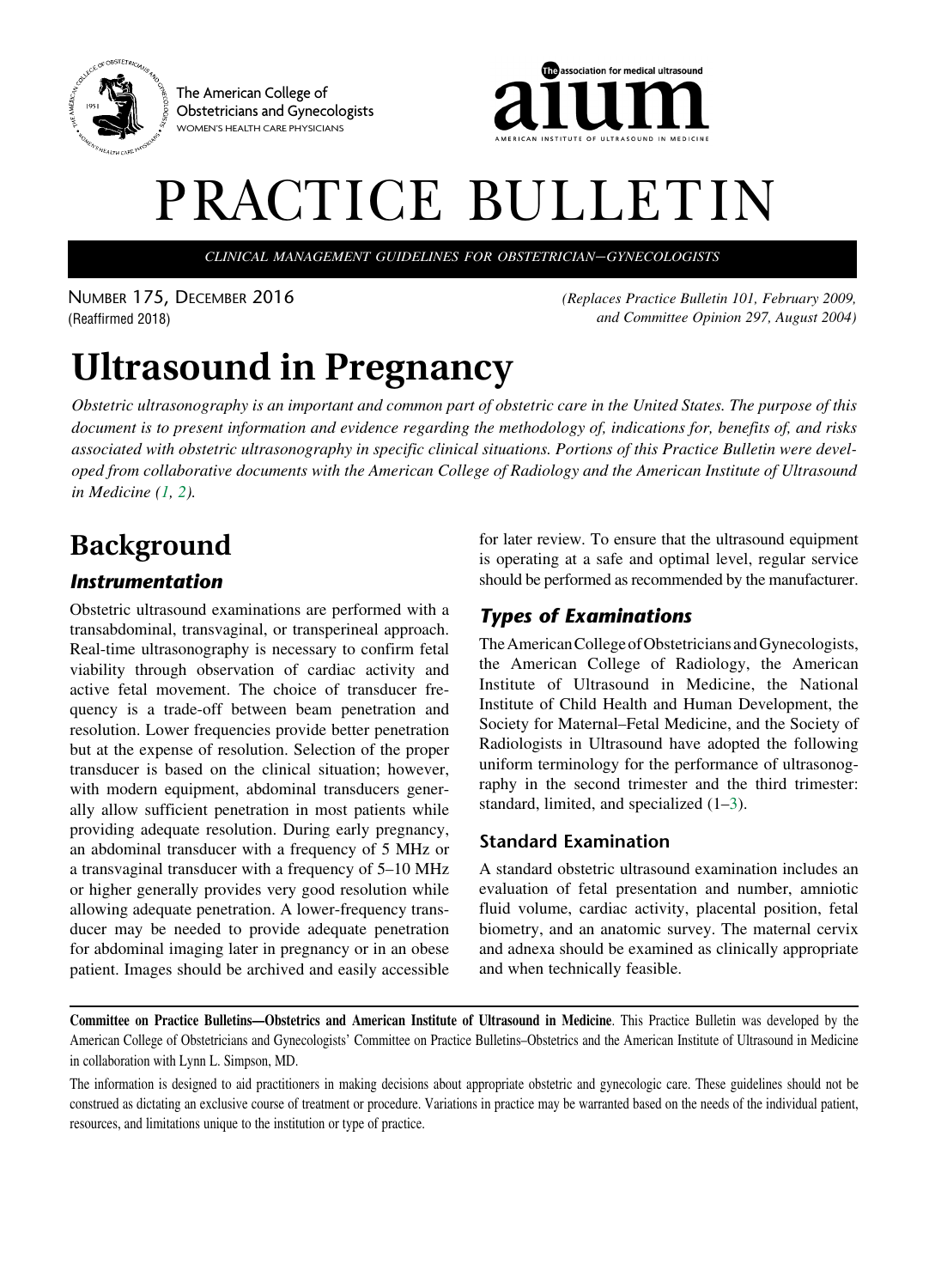<span id="page-1-1"></span>The necessary components of fetal anatomy in a standard examination are listed in [Box 1](#page-1-0) and commonly can be obtained after approximately 18 weeks of gestation, although it may be possible to document normal structures before this time. Sometimes structures can be difficult to visualize because of fetal size, position, and movement; maternal abdominal scars; increased maternal abdominal wall thickness; and reduced amniotic fluid volume. When technical limitations result in suboptimal images, the nature of the limitations should be documented in the report; a follow-up examination should be considered.

#### <span id="page-1-0"></span>**Box 1. Essential Elements of Standard Examination of Fetal Anatomy** [^](#page-1-1)

#### *Head, Face, and Neck\**

Lateral cerebral ventricles Choroid plexus Midline falx Cavum septum pellucidi Cerebellum Cisterna magna Upper lip

#### *Chest*

**Heart** 

Four-chamber view Left and right ventricular outflow tracts

#### *Abdomen*

Stomach (presence, size, and situs)

Kidneys

Urinary bladder

Umbilical cord insertion site into the fetal abdomen Umbilical cord vessel number

#### *Spine*

Cervical, thoracic, lumbar, and sacral spine

#### *Extremities*

Legs and arms

#### *Fetal Sex*

In multiple gestations and when medically indicated

\*A measurement of the nuchal fold may be helpful during a specific gestational age interval to assess the risk of aneuploidy.

Data from the American College of Radiology. ACR-ACOG-AIUM-SRU Practice parameter for the performance of obstetrical ultrasound. ACR, Diagnostic Radiology: Ultrasonography Practice Parameters and Technical Standards, 2013. Amended 2014.

#### **Limited Examination**

A limited examination is performed when a specific question requires investigation. It does not replace a standard examination. For example, a limited examination in the second trimester or the third trimester could be performed to confirm fetal heart activity in a patient experiencing vaginal bleeding or confirm placental location or to establish fetal presentation in a laboring patient. A limited examination also may be performed in any trimester to estimate amniotic fluid volume, evaluate the cervix, or assess embryonic or fetal viability.

#### **Specialized Examination**

<span id="page-1-3"></span>The components of the specialized examination are more extensive than for a standard ultrasound examination and are determined on a case-by-case basis. Also referred to as a "detailed," "targeted," or "76811" ultrasound examination, the specialized anatomic examination is performed when there is an increased risk of an anomaly based on the history, laboratory abnormalities, or the results of the limited examination or the standard examination [\(4](#page-11-3)). Other specialized examinations include fetal Doppler ultrasonography, biophysical profile, fetal echocardiography, or additional biometric measurements. Specialized examinations are performed by an operator with formal training in this area (4). Indications for specialized examinations also include the possibility of fetal growth restriction and multifetal gestation [\(5](#page-11-4), [6](#page-11-5)).

#### <span id="page-1-5"></span><span id="page-1-4"></span>**First-Trimester Ultrasound Examination**

**Indications.** A first-trimester ultrasound examination is performed before 14 0/7 weeks of gestation. Some indications for performing first-trimester ultrasound examinations are listed in [Box 2](#page-2-0).

<span id="page-1-2"></span>**Imaging Parameters.** An ultrasound examination may be performed either transabdominally or transvaginally. If a transabdominal examination is inconclusive, a transvaginal scan or transperineal scan is recommended. The following factors should be considered during the examination.

<span id="page-1-6"></span>The uterus, including the cervix, and the adnexa should be evaluated for the presence of a gestational sac and any adnexal pathology. If a gestational sac is seen, its location should be documented. The gestational sac should be evaluated for the presence or absence of a yolk sac or embryo, and the crown–rump length of the embryo should be documented. The crown–rump length is a more accurate indicator of gestational (menstrual) age than the mean gestational sac diameter. Mean sac diameter measurements are not recommended for estimating the due date ([7\)](#page-11-6). However, the mean gestational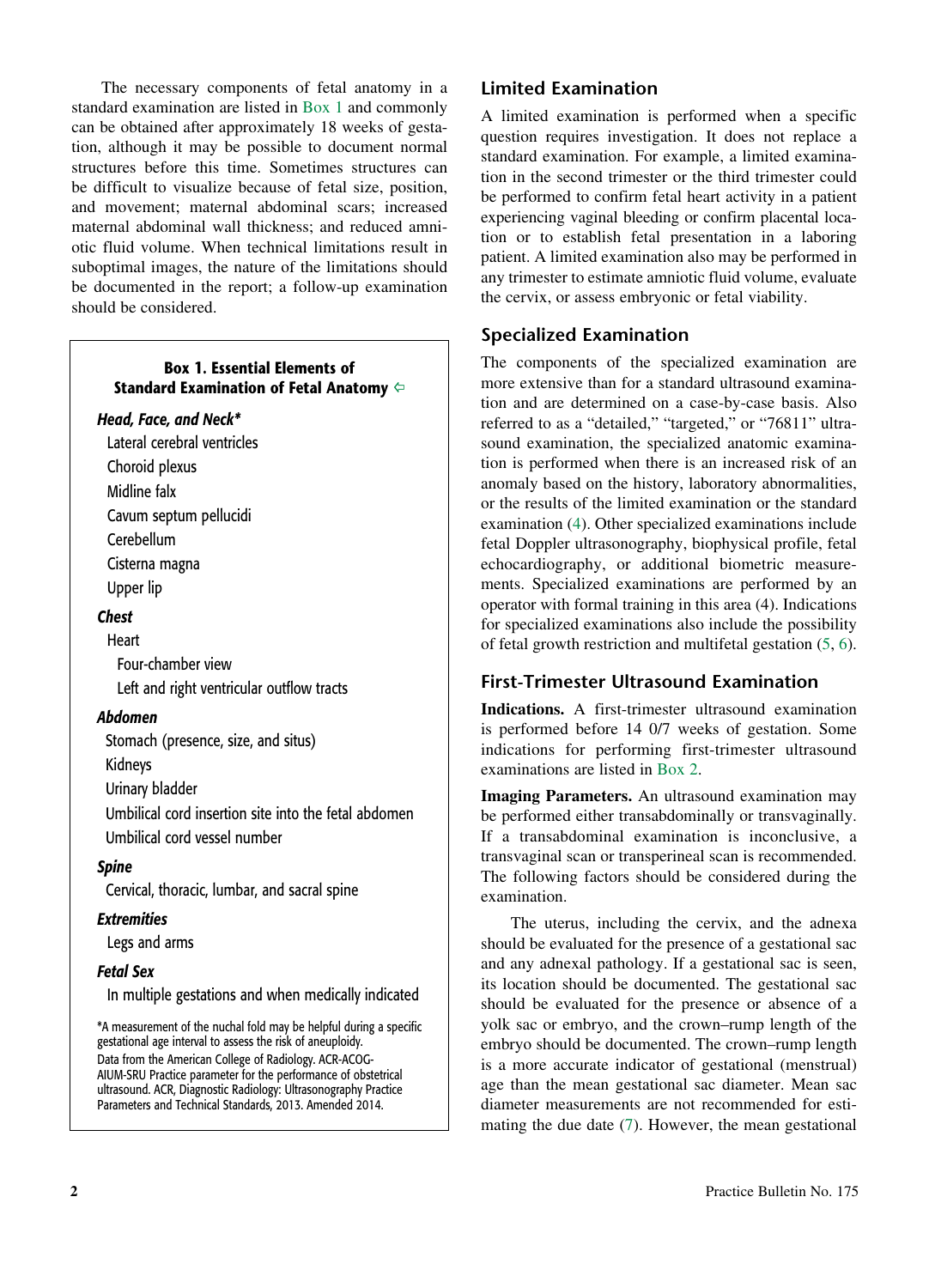sac diameter may be recorded when an embryo is not identified. Caution should be used in presumptively diagnosing a gestational sac in the absence of a definite embryo or yolk sac. Without these findings, an intrauterine fluid collection could represent a pseudogestational sac associated with an ectopic pregnancy.

<span id="page-2-2"></span>Presence or absence of cardiac activity should be reported. The criteria for diagnosing nonviability in early pregnancy have been revised to reduce false positive results [\(8](#page-11-7)). An embryo should be visible by transvaginal ultrasonography with a mean gestational sac diameter of 25 mm or greater. With transvaginal ultrasound examinations, cardiac motion should be observed when the embryo is 7 mm or greater in length. If an embryo less than 7 mm in length is seen without cardiac activity, a subsequent ultrasound examination at a later time may be needed to assess the presence or absence of cardiac activity. Fetal number should be reported. Amnionicity and chorionicity should be documented, to the extent possible, for all multiple gestations. Embryonic or fetal anatomy should be assessed as appropriate for the gestational age.

#### <span id="page-2-0"></span>**Box 2. Indications for First-Trimester Ultrasonography** [^](#page-1-2)

Indications for first-trimester ultrasonography include, but are not limited to the following:

- To confirm the presence of an intrauterine pregnancy
- To evaluate a suspected ectopic pregnancy
- To evaluate vaginal bleeding
- To evaluate pelvic pain
- To estimate gestational age
- To diagnose or evaluate multiple gestations
- To confirm cardiac activity
- As adjunct to chorionic villus sampling, embryo transfer, or localization and removal of an intrauterine device
- To assess for certain fetal anomalies, such as anencephaly, in patients at high risk
- To evaluate maternal pelvic or adnexal masses or uterine abnormalities
- To screen for fetal aneuploidy
- To evaluate suspected hydatidiform mole

Data from the American College of Radiology. ACR-ACOG-AIUM-SRU Practice parameter for the performance of obstetrical ultrasound. ACR, Diagnostic Radiology: Ultrasonography Practice Parameters and Technical Standards, 2013. Amended 2014.

## **Second- and Third-Trimester Ultrasound Examination**

**Indications.** Ultrasonography can be beneficial in many situations in the second and third trimesters. Indications for second- and third-trimester ultrasonography are listed in [Box 3](#page-3-0).

<span id="page-2-1"></span>**Imaging Parameters for a Standard Fetal Examination.**  Transabdominal ultrasonography generally is used to assess the second- and third-trimester pregnancy, with transvaginal ultrasonography added as needed. If a transabdominal examination is inconclusive, a transvaginal scan or transperineal scan is recommended. This may be especially useful in imaging the fetal brain structures when the head lies deep within the maternal pelvis or when a low-lying placenta is obscured by shadowing. Fetal cardiac activity, fetal number, and fetal presentation should be reported. Any abnormal heart rates or rhythms should be reported. An abnormal finding on second-trimester ultrasonography that identifies a major congenital anomaly significantly increases the risk of genetic abnormality and warrants further counseling, including the discussion of various prenatal testing strategies. Multiple gestations require the documentation of this additional information: chorionicity, amnionicity, comparison of fetal sizes, fetal sex (when possible to visualize), estimation of amniotic fluid volume (increased, decreased, or normal) in each sac, and, if monochorionic or of uncertain chorionicity, findings that may suggest twin–twin transfusion syndrome.

Ultrasonography can detect abnormalities in amniotic fluid volume. An estimate of amniotic fluid volume should be reported. Although it is acceptable for experienced examiners to qualitatively estimate amniotic fluid volume, semiquantitative methods also have been described for this purpose (eg, amniotic fluid index [AFI] and single deepest pocket) and are preferred because of their reproducibility.

The placental location, appearance, and relationship to the internal cervical os should be recorded. It is recognized that apparent placental position early in pregnancy may not correlate with its location at the time of delivery. Therefore, if a low-lying placenta or placenta previa is suspected early in gestation, verification in the third trimester by repeat ultrasonography is indicated. If an anterior placenta previa or low-lying placenta is found in a patient with a prior cesarean delivery, the possibility of abnormal implantation, including placenta accreta, should be considered.

Transabdominal, transvaginal, or transperineal views may be helpful in assessing cervical length or visualizing the internal cervical os and its relationship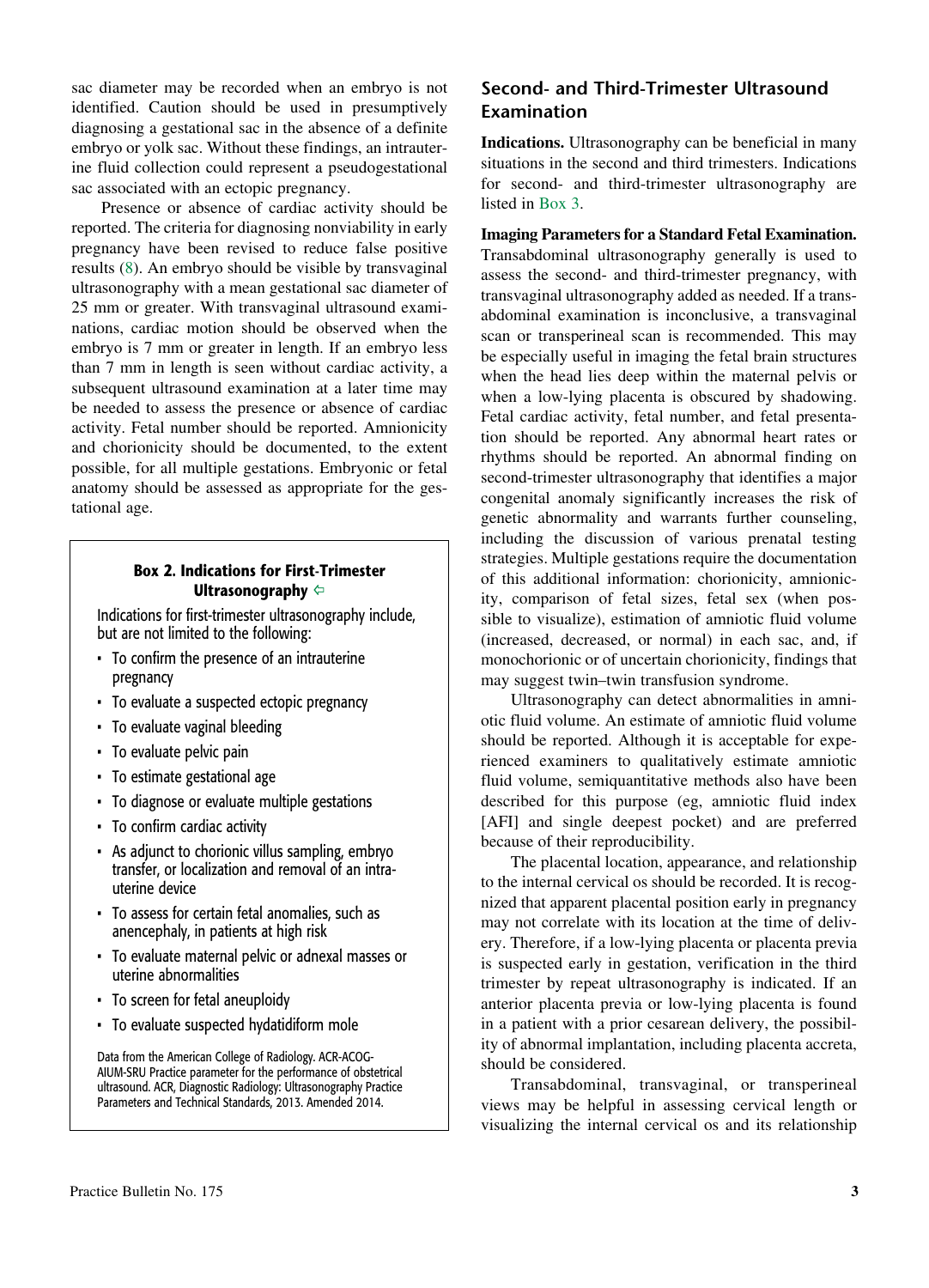to the placenta. Transvaginal or transperineal ultrasonography should be considered if the cervix appears shortened.

#### <span id="page-3-0"></span>**Box 3. Indications for Second- and Third-Trimester Ultrasonography** [^](#page-2-1)

Indications for second- and third-trimester ultrasonography include, but are not limited to the following:

- Screening for fetal anomalies
- Evaluation of fetal anatomy
- Estimation of gestational age
- Evaluation of fetal growth
- Evaluation of vaginal bleeding
- Evaluation of abdominal or pelvic pain
- Evaluation of cervical insufficiency
- Determination of fetal presentation
- Evaluation of suspected multiple gestation
- Adjunct to amniocentesis or other procedure
- Evaluation of a significant discrepancy between uterine size and clinical dates
- Evaluation of a pelvic mass
- Evaluation of a suspected hydatidiform mole
- Adjunct to cervical cerclage placement
- Suspected ectopic pregnancy
- Suspected fetal death
- Suspected uterine abnormalities
- Evaluation of fetal well-being
- Suspected amniotic fluid abnormalities
- Suspected placental abruption
- Adjunct to external cephalic version
- Evaluation of prelabor rupture of membranes or premature labor
- Evaluation of abnormal biochemical markers
- Follow-up evaluation of a fetal anomaly
- Follow-up evaluation of placental location for suspected placenta previa
- History of previous congenital anomaly
- Evaluation of the fetal condition in late registrants for prenatal care
- Assessment for findings that may increase the risk of aneuploidy

Data from the American College of Radiology. ACR-ACOG-AIUM-SRU Practice parameter for the performance of obstetrical ultrasound. ACR, Diagnostic Radiology: Ultrasonography Practice Parameters and Technical Standards, 2013. Amended 2014.

Gestational age is most accurately determined in the first half of pregnancy. First-trimester crown–rump measurement is the most accurate means for ultrasound dating of pregnancy. Beginning at 14 weeks, a variety of ultrasound parameters, such as biparietal diameter, abdominal circumference, and femoral diaphysis length, can be used to estimate gestational age. However, the variability of gestational age estimation increases with advancing pregnancy. Standards for acceptable variation in ultrasonographic gestational age have been previously published (7). Significant discrepancies between gestational age and fetal measurements, especially later in pregnancy, may suggest a fetal growth abnormality such as intrauterine growth restriction or macrosomia. The gestational age should not be revised after a date has been calculated from an accurate earlier scan that is available for comparison.

Biparietal diameter is measured at the level of the thalamus and cavum septi pellucidi. The cerebellar hemispheres should not be visible in this scanning plane. The measurement is taken from the outer edge of the proximal skull to the inner edge of the distal skull. The head shape may be flattened (dolichocephalic) or rounded (brachycephalic) as a normal variant. Under these circumstances, measurement of the head circumference may be more reliable than measurement of the biparietal diameter for estimating gestational age. Head circumference is measured at the same level as the biparietal diameter, around the outer perimeter of the calvarium. The accuracy of head circumference measurement is not affected by head shape.

Femoral diaphysis length can be used for dating after 14 weeks of gestation. The long axis of the femoral shaft is most accurately measured with the beam of insonation perpendicular to the shaft, excluding the distal femoral epiphysis.

Abdominal circumference or average abdominal diameter should be determined at the skin line on a true transverse view at the level of the umbilical vein, portal sinus, and fetal stomach when visible. Abdominal circumference or average abdominal diameter measurement is used with other biometric parameters to estimate fetal weight and may allow detection of intrauterine growth restriction or macrosomia.

Fetal weight can be estimated by obtaining measurements such as the biparietal diameter, head circumference, abdominal circumference or average abdominal diameter, and femoral diaphysis length. Results from various prediction models can be compared with fetal weight percentiles from published nomograms. If previous ultrasound studies have been performed during the pregnancy, appropriateness of growth also should be reported. Scans for growth evaluation typically are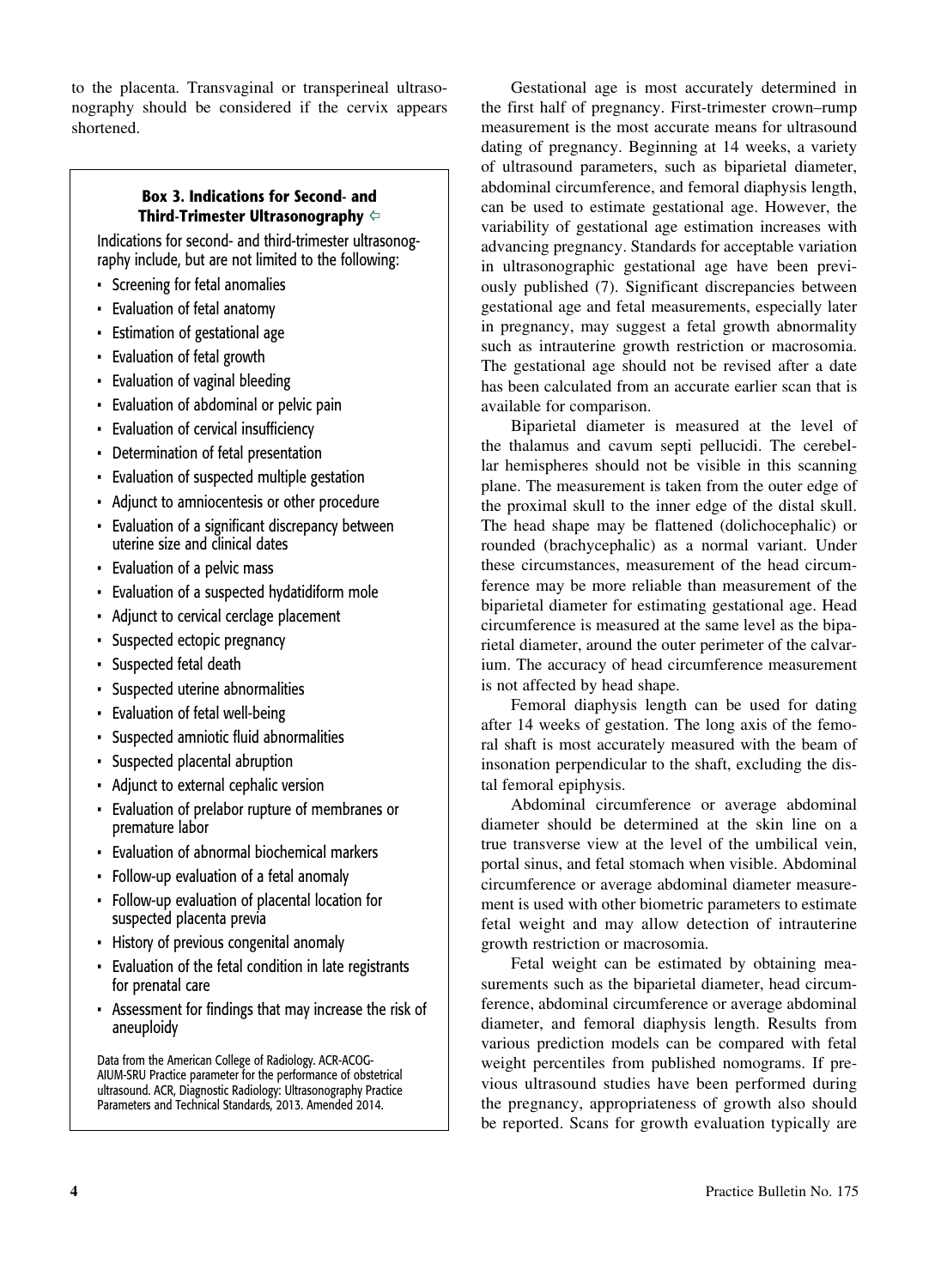performed at least 3–4 weeks apart. In rare cases, a 2-week interval may be chosen, but a shorter scan interval may result in confusion as to whether size differences are caused by growth or by variations in the measurement technique itself. Currently, even the best fetal weight prediction methods can yield errors as high as plus or minus 20%. This variability can be influenced by factors such as the nature of the patient population, the number and types of anatomic parameters being measured, technical factors that affect the resolution of ultrasound images, and the weight range being studied.

Evaluation of the uterus, adnexal structures, and cervix should be performed when feasible. The presence, location, size, and characteristics of adnexal masses should be documented, as well as the presence of any leiomyomas with potential clinical significance. It may not be possible to image normal maternal ovaries during the second and third trimesters.

#### **Three-Dimensional Ultrasonography**

Three-dimensional ultrasonography represents an advance in imaging technology. With three-dimensional ultrasonography, the volume of a target anatomic region can be calculated. The defined volume then can be displayed in three orthogonal two-dimensional planes representing the sagittal, transverse, and coronal planes of a reference two-dimensional image within the volume. The volume also can be displayed in its rendered format, which depicts the topographic anatomy of the volume. The technical advantages of three-dimensional ultrasonography include its ability to acquire and manipulate a large number of planes and to display ultrasound planes traditionally inaccessible by two-dimensional ultrasonography. Despite these technical advantages, proof of a clinical advantage of three-dimensional ultrasonography in prenatal diagnosis in general still is lacking. Potential areas of promise include fetal facial anomalies, neural tube defects, fetal tumors, and skeletal malformations for which three-dimensional ultrasonography may be helpful in diagnosis as an adjunct to but not a replacement for two-dimensional ultrasonography ([9\)](#page-11-8).

## <span id="page-4-0"></span>*Ultrasound Facility Accreditation*

The American Institute of Ultrasound in Medicine and the American College of Radiology offer ultrasound facility accreditation. This process involves a review of ultrasound case studies, equipment use and maintenance, report generation, image storage, and ultrasonographer and physician qualifications. Practices, not individuals, may be accredited in ultrasonography for obstetrics, gynecology, or both. Practices that receive ultrasound accreditation have been shown to improve compliance <span id="page-4-1"></span>with published standards and guidelines for the performance of obstetric ultrasound examinations ([10](#page-11-9)).

Physicians who perform, evaluate, and interpret diagnostic obstetric ultrasound examinations should be licensed medical practitioners with an understanding of the indications for such imaging studies, the expected content of a complete obstetric ultrasound examination, and a familiarity with the limitations of ultrasound imaging. They should be familiar with ultrasound safety and the anatomy, physiology, and pathophysiology of the pelvis, pregnant uterus, and fetus. All physicians who perform or supervise the performance of obstetric ultrasonography should have received specific training in obstetric ultrasonography; this is especially necessary in performing specialized obstetric ultrasound examinations (4).

Physicians are responsible for the quality and accuracy of ultrasound examinations performed in their names, regardless of whether they personally produced the images. Physicians also are responsible for the quality of the documentation of examinations and the quality control and safety of the environments, the ultrasonography, and the procedures performed.

## *Documentation and Quality Assurance*

Adequate documentation is essential for high-quality patient care and communication of medical information. There should be a report of each ultrasound examination, which includes all findings and an interpretation. Quality control should be accomplished through careful documentation of obstetric ultrasound examination results, organized and reliable archiving of reports and images and, ideally, correlation with clinical outcomes. Quality review and education regarding nuchal translucency measurement, first-trimester nasal bone assessment, and cervical length measurement are available from organizations such as the Perinatal Quality Foundation and the Fetal Medicine Foundation. Quality assurance is an integral part of clinical care and obstetric ultrasonography is no exception. Practices that perform obstetric imaging as part of their clinical services should continually correlate their imaging results to clinical outcomes.

## *Patient Safety*

<span id="page-4-2"></span>Ultrasonography is safe for the fetus when used appropriately and should be used when medical information about a pregnancy is needed; however, ultrasound energy delivered to the fetus cannot be assumed to be completely innocuous, and the possibility exists that such biological effects may be identified in the future ([11\)](#page-12-0). Thus, ultrasonography should be performed only when there is a valid medical indication and, in all cases, the lowest possible ultrasound exposure settings that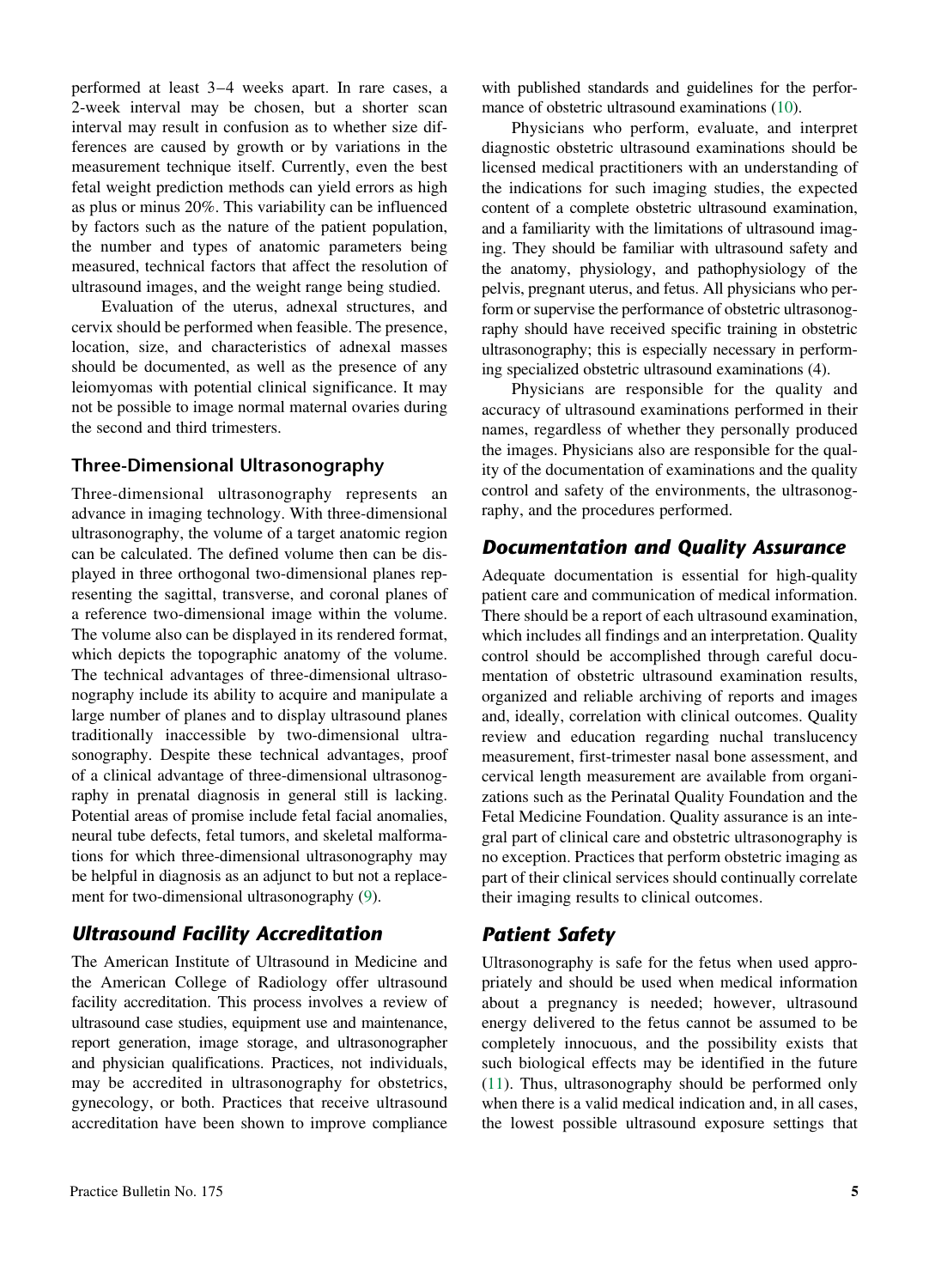<span id="page-5-0"></span>obtain adequate image quality and gain the necessary diagnostic information should be used, following the aslow-as-reasonably-achievable (ALARA) principle [\(12](#page-12-1)). Aligned with the ALARA principle, spectral or "flow" Doppler should not routinely be used to "auscultate" the fetal heart rate in the first trimester because of its higher energy delivery; instead, adequate documentation of viability can be obtained with use of M-mode scanning or conventional two-dimensional real-time ultrasonography with video archiving (1).

## *Cleaning and Sterilization*

Use of ultrasound transducers, like any instrument used on a patient, presents the possibility of microbial transmission if not properly cleaned after each use. Transabdominal ultrasonography is not completely free of this risk, although the risk is substantially lower than it is for transvaginal and transperineal ultrasonography. Transabdominal ultrasound transducers may be adequately cleansed between patients with soap and water or a disposable disinfectant spray or wipe. Transvaginal ultrasound transducers always should be covered with a single-use disposable cover when used. However, disposable protective covers are not without risk of rupture or defect, and it is recommended that transvaginal ultrasound transducers undergo high-level disinfection between each use. Steps involved in cleaning transvaginal ultrasound transducers include using running water followed by a damp soft cloth with mild soap, and a small brush if needed, to thoroughly cleanse the probe, followed by high-level disinfection with chemical agents [\(13](#page-12-2), [14\)](#page-12-3). The U.S. Food and Drug Administration has published a list of approved high-level disinfectants for use in processing reusable medical devices [\(15](#page-12-4)). For all chemical disinfectants, precautions must be taken to protect workers and patients from the toxicity of the disinfectant. Practitioners should consult the labels of proprietary products for specific instructions as well as instrument manufacturers regarding the compatibility of these agents with probes.

## <span id="page-5-3"></span><span id="page-5-2"></span><span id="page-5-1"></span>**Clinical Considerations and Recommendations**

#### $\blacktriangleright$ *Should all patients be offered ultrasonography?*

<span id="page-5-4"></span>At various gestational ages, an ultrasound examination is an accurate method of determining gestational age, fetal number, viability, and placental location, and it is recommended for all pregnant patients [\(16](#page-12-5), [17](#page-12-6)) An ultrasound examination in the second trimester also should include screening for structural abnormalities. It appears that tertiary-level centers have higher detection rates for detecting fetal anomalies, but when an ultrasound examination is performed, patients should be counseled about the limitations of ultrasonography regardless of the site, skill of the examiner, or the sophistication of the equipment.

#### *What is the sensitivity of ultrasonography for detecting fetal anomalies?*

<span id="page-5-8"></span><span id="page-5-7"></span><span id="page-5-6"></span>Ultrasonography can be used to diagnose many major fetal anomalies. However, significant variability in the sensitivity of routine ultrasonography for detection of fetal anomalies has been reported ([18–20\)](#page-12-7). In a review of 36 studies that included more than 900,000 fetuses, an overall sensitivity of approximately 40% for detecting fetal anomalies was noted, with a range from less than 15% to higher than 80% [\(21](#page-12-8)). In general, studies performed at tertiary centers showed a higher detection rate for fetal anomalies (19, [22\)](#page-12-9). Also, studies on this subject have varied with regard to the definition of major versus minor fetal anomalies, the level of background risk of anomalies in the study population, the level of training and expertise of the operators, and the completeness of anomaly confirmation. The detection rate tends to be higher for defects of the central nervous system and urinary tract than for the heart and great vessels [\(23](#page-12-10)). Obesity also lowers detection rates of fetal anomalies during prenatal ultrasonography ([24,](#page-12-11) [25](#page-12-12)).

<span id="page-5-12"></span><span id="page-5-11"></span><span id="page-5-10"></span><span id="page-5-9"></span>Although detection of some anomalies is possible as early as 11–14 weeks, the use of ultrasonography to screen for major fetal anomalies in the first trimester should not replace the more appropriate screening of fetal anatomy in the second trimester ([26\)](#page-12-13). The benefits and limitations of ultrasonography should be discussed with all patients.

## *What is the role of nonmedical use of ultrasonography in pregnancy?*

<span id="page-5-13"></span><span id="page-5-5"></span>Although there is no reliable evidence of physical harm to human fetuses from diagnostic ultrasound imaging using current technology, casual use of ultrasonography, especially during pregnancy, should be avoided. The use of two-dimensional or three-dimensional ultrasonography without a medical indication and only to view the fetus, obtain a "keepsake" picture, or determine the fetal sex is inappropriate and contrary to responsible medical practice. Viewed in this light, exposing the fetus to ultrasound energy with no anticipation of medical benefit is not justified ([27–29\)](#page-12-14). The U.S. Food and Drug Administration views the promotion, sale, or lease of ultrasound equipment for making "keepsake" fetal videos as an unapproved use of a medical device. Use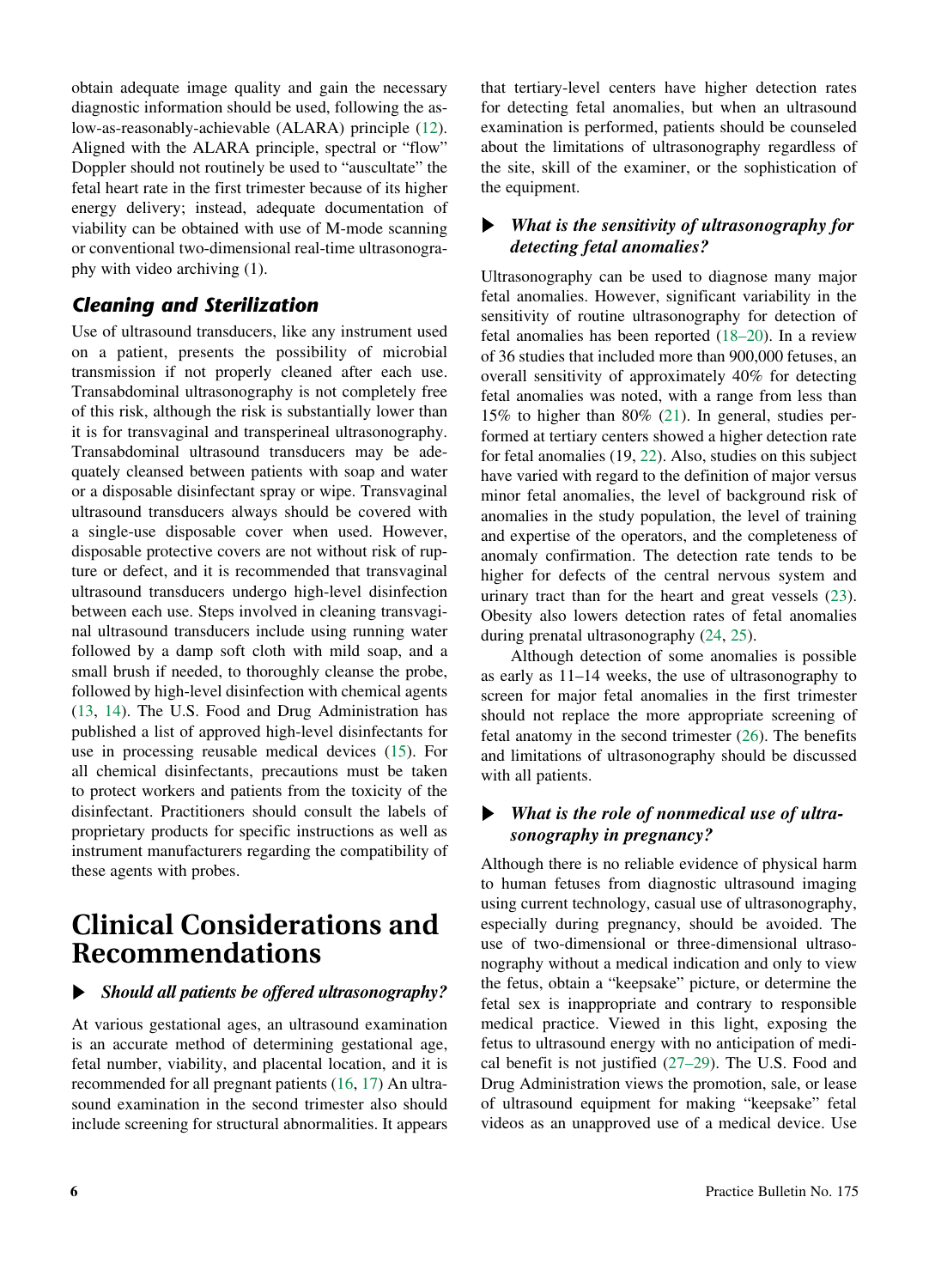of ultrasonography without a physician's order may be a violation of state or local laws or regulations regarding the use of a prescription medical device [\(30](#page-12-15)).

<span id="page-6-1"></span>In addition, nonmedical ultrasonography may falsely reassure pregnant women who may incorrectly believe that the ultrasound imaging is diagnostic. If abnormalities are detected in this setting, patients may not receive the necessary support, information, and follow-up. Obstetric ultrasonography is most appropriately obtained as part of delivery of prenatal care and should be performed only with the intention of providing medical benefit to the patient ([31\)](#page-12-16).

### <span id="page-6-2"></span>*What is the optimal gestational age at which to perform an obstetric ultrasound examination?*

The best gestational age for obstetric ultrasonography will depend on the clinical indication for the examination. For patients with uncertain or unreliable menstrual dating or with an indication to confirm viability, firsttrimester ultrasonography is most accurate (7). In these instances, a dating ultrasound examination should be obtained at the first prenatal visit.

When used as part of combined first-trimester screening or integrated screening for aneuploidy, an ultrasound examination with nuchal translucency measurement before 14 0/7 weeks of gestation provides accurate dating of pregnancy and an effective screening test for trisomy 13, trisomy 18, and trisomy 21 when combined with maternal age and serum markers [\(32](#page-12-17), [33](#page-12-18)). However, a complete anatomic assessment is not possible before at least 14 weeks of gestation.

<span id="page-6-4"></span><span id="page-6-3"></span>In the absence of other specific indications, the optimal time for a single ultrasound examination is at 18–22 weeks of gestation. This timing allows for a survey of fetal anatomy in most women and an accurate estimation of gestational age. At 18–22 weeks of gestation, anatomically complex organs such as the fetal heart and brain can be imaged with sufficient clarity to allow detection of many major malformations, compared with visualization earlier in pregnancy when the anatomy is not as well developed. This timing also allows for management options to be available, including fetal monitoring and treatment and, for those who desire it, pregnancy termination. In the obese patient, expectations regarding visualization of fetal anatomy should be tempered.

## *How and when is ultrasonography used to adjust gestational age?*

In clinical situations for which first-trimester ultrasonography is not performed for other indications (such as

<span id="page-6-6"></span><span id="page-6-5"></span>fetal aneuploidy screening), use of dating by a reliable last menstrual period is acceptable. When performed, ultrasound measurement of the embryo or fetus in the first trimester is the most precise method to confirm or establish gestational age. Measurements of the crown– rump length are more precise the earlier in the first trimester that ultrasonography is performed and are more precise than mean sac diameter measurements (7). Before 14 0/7 weeks of gestation, gestational age assessment based on measurement of the crown–rump length has a precision of 5–7 days  $(7, 34, 35)$  $(7, 34, 35)$  $(7, 34, 35)$  $(7, 34, 35)$  $(7, 34, 35)$ . If the embryonic morphology is normal and if ultrasound dating before 9 0/7 weeks of gestation differs by more than 5 days from menstrual dating, or if ultrasound dating between 9 0/7 weeks of gestation and 13 6/7 weeks of gestation differs by more than 7 days from menstrual dating, the estimated due date should be changed to correspond with the ultrasound dating. Dating changes for smaller discrepancies may be appropriate depending on how early in the first trimester the ultrasound examination was performed, the reliability of the last menstrual period date, and other relevant information [\(Table 1\)](#page-7-0).

<span id="page-6-0"></span>At measurements greater than 84 mm (corresponding to 14 0/7 weeks of gestation), the precision of the crown–rump length to estimate gestational age decreases, and in these cases, multiple second-trimester biometric parameters should be used for dating. Ultrasound dating in the second trimester typically is based on calculations that incorporate the biparietal diameter, head circumference, femur length, and abdominal circumference. Of the different measurements, the head circumference is the single most-predictive parameter of gestational age between 14–22 weeks of gestation, although combining various parameters improves the precision of gestational age over the use of head circumference measurement alone (16, [36](#page-13-0)). Formulas derived from singleton data can be used to determine gestational age in twins and triplets [\(37](#page-13-1)).

<span id="page-6-10"></span><span id="page-6-9"></span><span id="page-6-8"></span><span id="page-6-7"></span>The third trimester (28 0/7 weeks of gestation and beyond) is the least accurate period for gestational age assessment by ultrasonography, with a precision range of plus or minus 21–30 days (7). As in the second trimester, measurement of the four biometric parameters usually is used to calculate a mean ultrasonographic gestational age in the third trimester. Among the four, the best single measurement of gestational age in the third trimester is the femur length. However, reported precision of femur length ranges from 3–4 weeks at term [\(38](#page-13-2), [39\)](#page-13-3). Reassigning gestational age in the third trimester should be done with caution because of this wide margin of precision and, therefore, early ultrasound dating is preferred. Repeat ultrasound examinations to ensure appropriate interval growth may be necessary to guide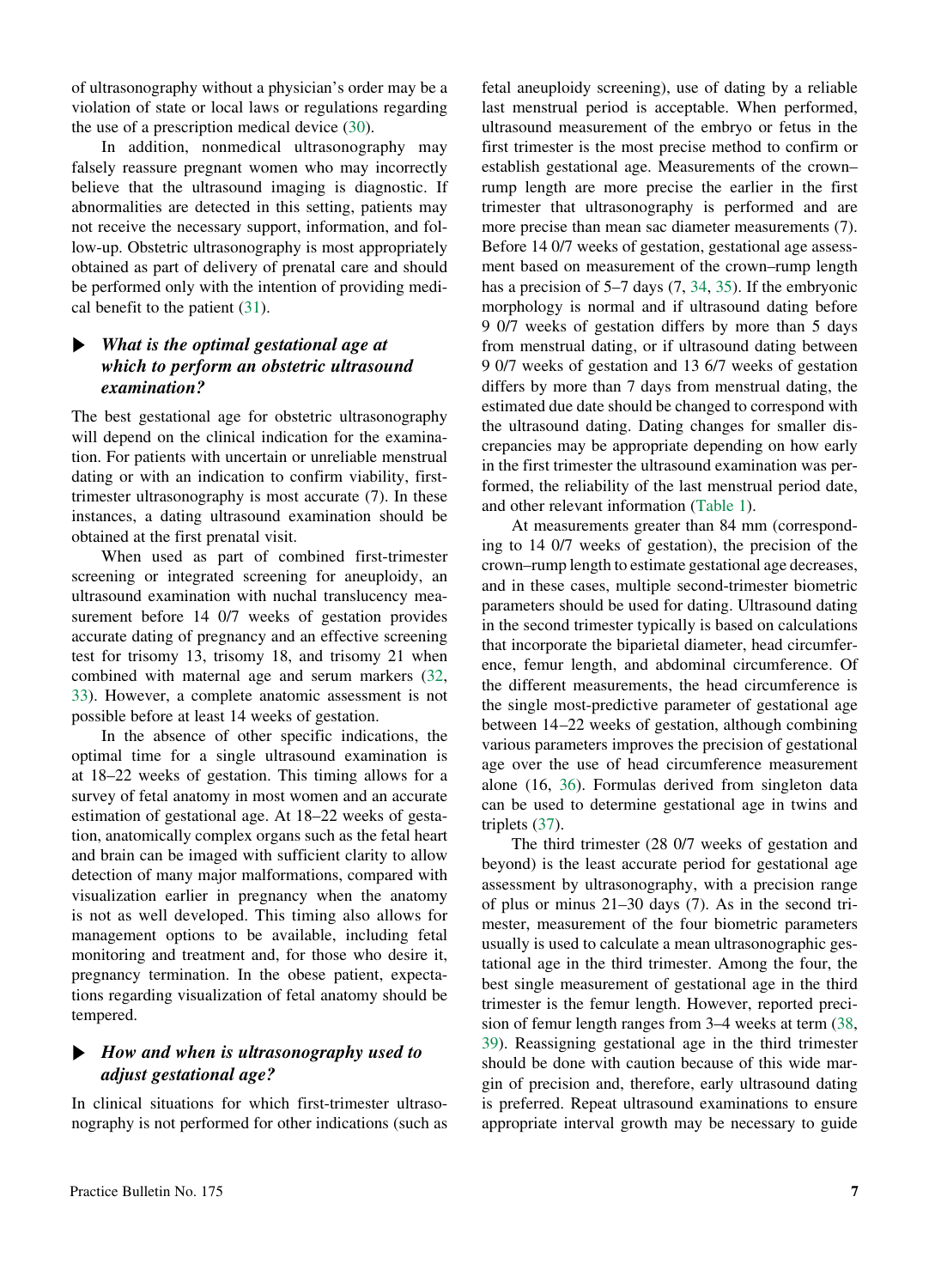management decisions late in pregnancy but should not be used to change a gestational age or estimated date of delivery established by an earlier reliable ultrasound examination. In general, gestational age established by ultrasound examination should take preference over estimates based on the last menstrual period when the discrepancy between the estimated ages is greater than the precision of ultrasonography as noted in Table 1 (7).

#### *How is amniotic fluid volume evaluated using ultrasonography?*

Several techniques have been proposed for the estimation of amniotic fluid during the ultrasound examination, including a subjective assessment, measurement of the single deepest vertical pocket, and the AFI. Objective measurement to detect amniotic fluid abnormalities has many advantages over subjective assessment, including reproducibility, easily communicated levels of fluid volume, and the ability to follow trends in amniotic fluid measurement. It is recommended that objective, rather than subjective, measurements of amniotic fluid volume be used, especially in the third trimester.

<span id="page-7-1"></span>The single deepest pocket technique involves finding the deepest pocket of amniotic fluid that is free of cord and fetal parts with the ultrasound transducer oriented perpendicular to the floor, then measuring the pocket's greatest vertical dimension ([40\)](#page-13-4). The AFI technique is based on the division of the uterus into four quadrants and measuring the deepest vertical pocket of fluid in each quadrant and then adding the four measurements together [\(41](#page-13-5)). To qualify as a measurable amniotic fluid pocket with either method, the width of the pocket must be at least 1 cm.

<span id="page-7-3"></span>The term oligohydramnios refers to decreased amniotic fluid volume relative to gestational age. Oligohydramnios is associated with genitourinary abnormalities in the fetus, premature rupture of membranes, uteroplacental insufficiency, and postterm pregnancy. Oligohydramnios has been linked to increased rates of perinatal morbidity and mortality ([42\)](#page-13-6). Oligohydramnios is described in various ways, including absence of a vertical pocket of at least 2 cm and an AFI of less than 5 cm. However, best available evidence supports using the deepest vertical pocket method of measurement because it leads to fewer interventions with no increase in poor perinatal outcomes compared with use of the AFI (3, [43,](#page-13-7) [44\)](#page-13-8). Only the deepest vertical pocket method should be used with multiple pregnancies.

<span id="page-7-7"></span><span id="page-7-6"></span><span id="page-7-5"></span><span id="page-7-4"></span>The term polyhydramnios refers to increased amniotic fluid volume relative to gestational age. Polyhydramnios most often is idiopathic but can be associated with gestational and pregestational diabetes, fetal structural abnormalities and chromosomal abnormalities, fetal infections, multiple gestations with twin–twin transfusion syndrome, or fetal anemia due to isoimmunization or fetal–maternal hemorrhage. Idiopathic polyhydramnios, which represents 50–60% of cases of polyhydramnios, has been linked to fetal macrosomia and an increase in adverse pregnancy outcome [\(45](#page-13-9)), including stillbirth [\(46](#page-13-10)). Polyhydramnios commonly is described by an AFI greater than or equal to 24 cm or a maximum deepest vertical pocket of equal to or greater than 8 cm.

| <b>Gestational Age Range*</b>     | <b>Method of Measurement</b> | Discrepancy Between Ultrasound Dating<br>and LMP Dating That Supports Redating |
|-----------------------------------|------------------------------|--------------------------------------------------------------------------------|
| 8 6/7 wk or less                  | <b>CRL</b>                   | More than 5 d                                                                  |
| 9 0/7 wk to 13 6/7 wk             | <b>CRL</b>                   | More than 7 d                                                                  |
| 14 0/7 wk to 15 6/7 wk            | BPD, HC, AC, FL              | More than 7 d                                                                  |
| 16 0/7 wk to 21 6/7 wk            | BPD, HC, AC, FL              | More than 10 d                                                                 |
| 22 0/7 wk to 27 6/7 wk            | BPD, HC, AC, FL              | More than 14 d                                                                 |
| 28 0/7 wk and beyond <sup>†</sup> | BPD, HC, AC, FL              | More than 21 d                                                                 |

<span id="page-7-2"></span><span id="page-7-0"></span>**Table 1. Guidelines for Redating Based on Ultrasonography** [^](#page-6-0)

Abbreviations: AC, abdominal circumference; BPD, biparietal diameter; CRL, crown–rump length; FL, femur length; HC, head circumference; LMP, last menstrual period.

\*Based on LMP.

† Because of the risk of redating a small fetus that may be growth restricted, management decisions based on third-trimester ultrasonography alone are especially problematic and need to be guided by careful consideration of the entire clinical picture and close surveillance. Method for estimating due date. Committee Opinion No. 611. American College of Obstetricians and Gynecologists. [Obstet Gynecol](https://www.ncbi.nlm.nih.gov/pubmed/25244460)  [2014;124:863–6.](https://www.ncbi.nlm.nih.gov/pubmed/25244460)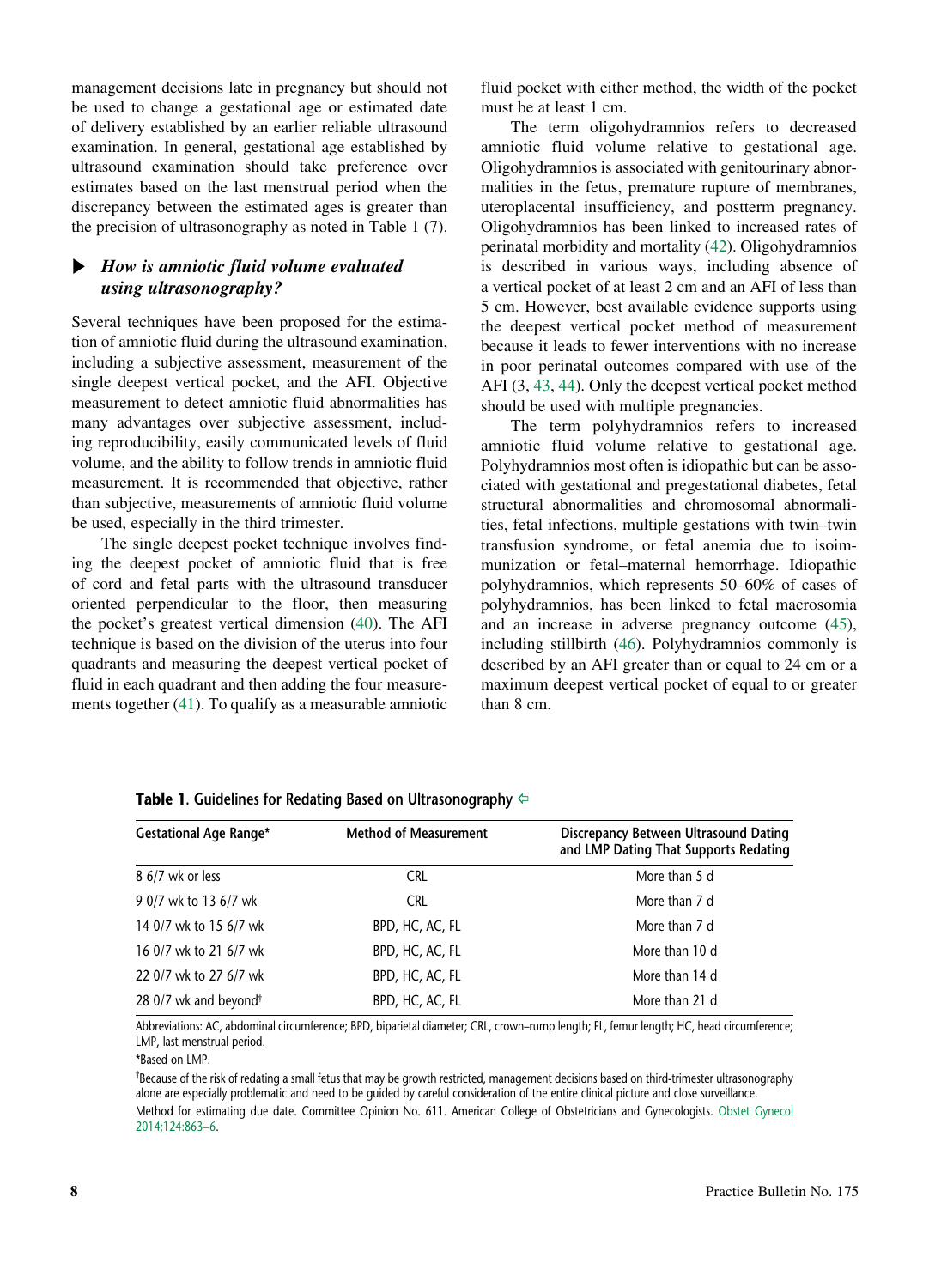#### *Can ultrasonography alone be used to modify the risk of fetal chromosome abnormalities in the first and second trimesters?*

<span id="page-8-0"></span>Although ultrasonography cannot be used to confirm or exclude a diagnosis of chromosomal anomalies such as aneuploidy, ultrasonography can be used to further modify the risk that already exists by age or serum screening. In the first trimester, an increased nuchal translucency is an early presenting feature of a broad range of fetal chromosomal, genetic, and structural abnormalities. When nuchal translucency measurements are used to modify the maternal age-related trisomy 21 risk, the detection rate for trisomy 21 is approximately 70% in a high-risk population [\(47\)](#page-13-11). Nuchal translucency measurements may be particularly useful in the evaluation of multifetal gestations, for which serum screening is not as accurate (twins) or is unavailable (triplets or higher), compared with a singleton gestation. Nuchal translucency screening during the first trimester for trisomy 21 is feasible in twin or triplet gestation but has lower sensitivity than first-trimester integrated screening in singleton pregnancies. However, measurement of nuchal translucency alone is less effective for firsttrimester screening of the singleton pregnancy than is combined testing (nuchal translucency measurement and biochemical markers) (33). Among first-trimester fetuses with increased nuchal translucency measurement, approximately one third will have chromosome defects, and trisomy 21 accounts for approximately 50% of these chromosomal disorders (47). Other firsttrimester ultrasonographic markers such as nonvisualization of the nasal bone, tricuspid regurgitation, and abnormal ductus venosus waveforms have been associated with trisomy 21, but their clinical usefulness in the general population remains uncertain.

<span id="page-8-3"></span><span id="page-8-2"></span><span id="page-8-1"></span>A second-trimester specialized ultrasound examination may be targeted to detect fetal aneuploidy. Individual second-trimester ultrasound markers for aneuploidy, such as echogenic bowel, short femur or humerus, and dilated renal pelvis, have a low sensitivity and specificity for trisomy 21, particularly when used to screen a low-risk population ([48\)](#page-13-12), and a meta-analysis of 48 studies confirms that most isolated ultrasound markers have only a small effect on modifying the pretest risk of trisomy 21 [\(49](#page-13-13)). Isolated markers that have little significance in the absence of an elevated pretest risk of fetal aneuploidy are choroid plexus cyst and echogenic intracardiac foci (3). Studies indicate that the highest detection rate for aneuploidy is achieved with the use of a systematic combination of markers and gross anomalies, such as thickened nuchal fold, absent or hypoplastic nasal bone, or cardiac defects ([50,](#page-13-14) [51\)](#page-13-15). Studies done in high-risk populations have reported detection rates of approximately 50–75% in the second trimester, albeit with high false-positive rates ranging from 5% to greater than 15% ([52\)](#page-13-16).

<span id="page-8-5"></span>The significance of ultrasonographic markers identified by a second-trimester ultrasound examination in a patient who has had a negative first-trimester screening test result is unknown (33). Subtle second-trimester ultrasound markers should be interpreted in the context of a background risk based on the patient's age, history, genetic screening, and serum screening results. In women who have undergone invasive fetal genetic testing or who have had cell-free DNA testing, the association between isolated soft markers and aneuploidy risk generally is not relevant (3).

<span id="page-8-6"></span>If no abnormal markers are identified after carefully performed ultrasonography, the pretest risk of trisomy 21 in a patient at high risk may be reduced (49, [53\)](#page-13-17). This approach is not reliable in women at low risk. At this time, risk adjustment based on second-trimester ultrasound markers should be limited to individuals with expertise in this area. Although ultrasonography can help identify fetuses with trisomy 21, it is most effective in detecting trisomy 21 and other aneuploidies when combined with other modalities.

## *How and when is ultrasonography used to assess for fetal anemia?*

<span id="page-8-11"></span><span id="page-8-10"></span><span id="page-8-9"></span><span id="page-8-8"></span><span id="page-8-7"></span><span id="page-8-4"></span>Doppler ultrasonography is a noninvasive method that can be used to assess the degree of fetal anemia associated with a variety of conditions such as red cell alloimmunization, fetal infection, and fetal hydrops. A peak systolic velocity in the fetal middle cerebral artery greater than 1.5 multiples of the median for gestational age is a good predictor of severe anemia in the second trimester and early third trimester, with an overall sensitivity of approximately 75% [\(54](#page-13-18), [55\)](#page-13-19). Also, there is good correlation between the peak systolic velocity in the fetal middle cerebral artery and hemoglobin in fetuses that have undergone multiple transfusions, expanding the clinical use of this Doppler test ([56\)](#page-13-20). However, its accuracy in monitoring fetuses at risk of anemia after 34–35 weeks of gestation is less clear because of a higher false-positive rate ([57\)](#page-13-21). Correct technique is a critical factor when determining peak systolic velocity in the fetal middle cerebral artery and should be performed only at an appropriate gestational age by those with adequate training and clinical experience [\(58–60\)](#page-13-22). In a center with trained personnel, Doppler measurement of peak systolic velocity in the fetal middle cerebral artery is an appropriate noninvasive means to monitor pregnancies at risk of fetal anemia.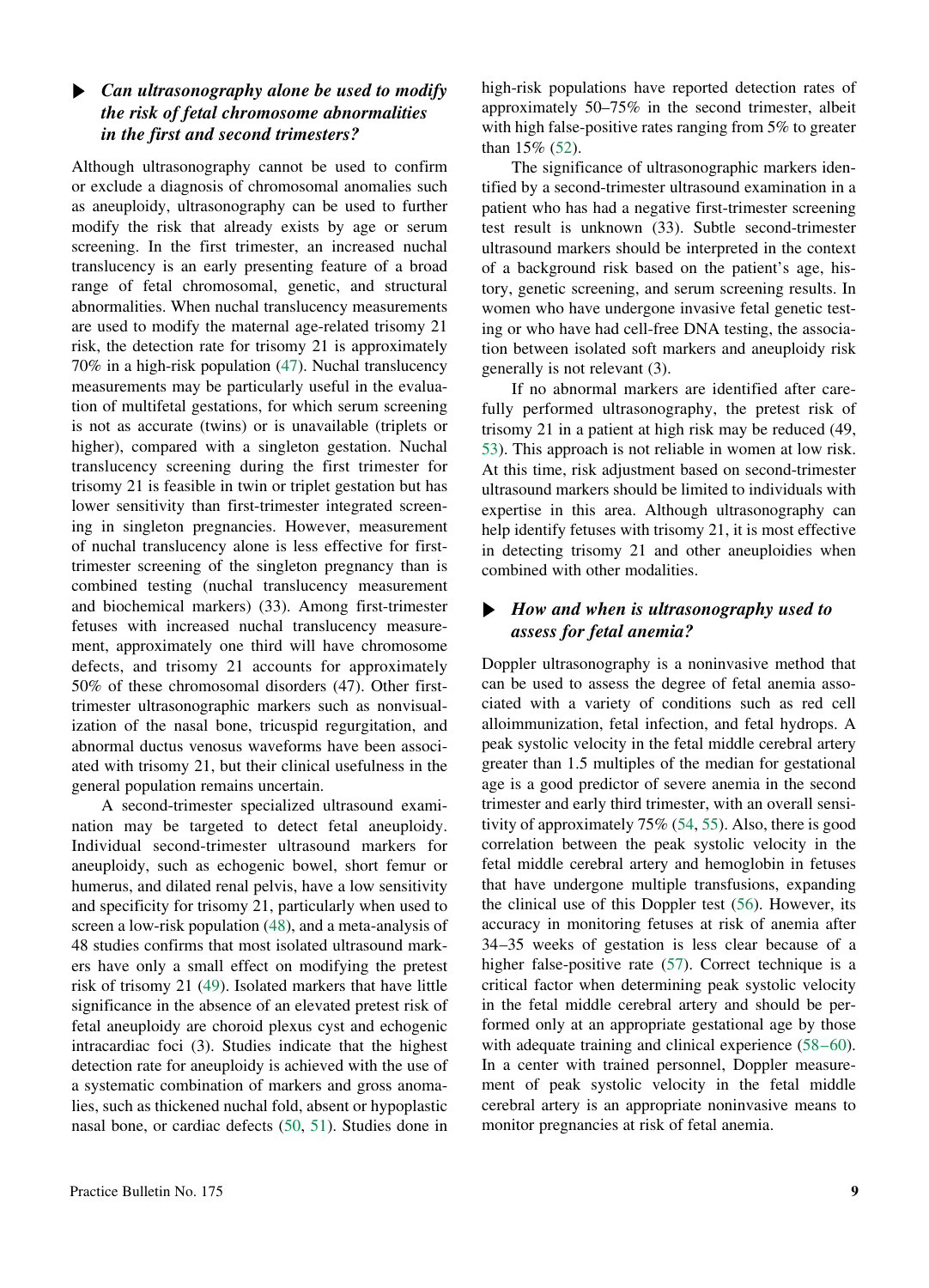#### *How is ultrasonography used to detect disturbances in fetal growth?*

<span id="page-9-0"></span>Serial assessment of fetal size by clinical methods such as fundal height is a low-cost, relatively reliable, and easy way to screen for fetal growth disturbances in most pregnant women (5, [61\)](#page-14-0). However, when a growth disturbance is suspected clinically or there is a medical or obstetric condition that increases the risk of a growth disturbance, ultrasonography is the modality of choice to identify abnormal fetal growth.

<span id="page-9-2"></span><span id="page-9-1"></span>Four standard fetal measurements generally are obtained as part of a complete obstetric ultrasound examination after the first trimester: 1) fetal abdominal circumference, 2) head circumference, 3) biparietal diameter, and 4) femur length [\(62](#page-14-1)). Fetal morphologic parameters can be converted to fetal weight estimates using published formulas and tables ([63\)](#page-14-2). Contemporary ultrasound equipment calculates and displays an estimate of fetal weight on the basis of these formulas. Although all of the published formulas for estimating fetal weight show a good correlation with birth weight, the variability of the estimate is up to 20% with most of the formulas (62).

<span id="page-9-3"></span>Because calculations of estimated fetal weight in the past have not been based on prospective ultrasound data, and because multiple reports have shown customization of fetal weight standards for maternal race and weight can improve the accuracy of ultrasoundestimated fetal growth, the National Institute of Child Health and Human Development performed a prospective study to determine new standards for fetal growth (6[3–65](#page-14-3)). This study showed that maternal race or ethnicity significantly affects fetal growth, and adjusting for this maternal factor likely decreases the misdiagnosis of intrauterine growth restriction and macrosomia by ultrasonography. Regardless, it is unclear whether use of customized growth calculations improves outcomes, and their use is not yet widely accepted. Standard growth tables continue to be acceptable for clinical use.

<span id="page-9-4"></span>If the estimated fetal weight is below the 10th percentile, further evaluation for intrauterine growth restriction should be considered (5). Similarly, if the estimated fetal weight is more than the 90th percentile, evaluation should be considered for fetal macrosomia [\(66](#page-14-4)). For multifetal pregnancies, a 20% discordance in estimated fetal weight between the larger fetus and the smaller fetus warrants further evaluation for discordant growth (6). Monochorionic multiple pregnancies are at increased risk of complications such as unequal placental sharing with discordant growth or intrauterine growth restriction and for twin–twin transfusion syndrome with resultant fetal growth restriction, and they require increased surveillance. Serial ultrasound measurements are of considerable clinical value in confirming or excluding disturbances in fetal growth. These cases are complex and should be managed in consultation with a specialist, especially when growth restriction is detected before 34 weeks (5).

If the ultrasonographically determined estimated fetal weight is below the 10th percentile for gestational age, further evaluation should be considered, such as amniotic fluid assessment and Doppler blood flow studies of the umbilical artery. Because growth-restricted fetuses have a high incidence of structural abnormalities and genetic abnormalities, a specialized ultrasound examination of fetal anatomy also is recommended if not performed previously.

#### *How should the fetus with intrauterine growth restriction be assessed?*

Monitoring the growth-restricted fetus should involve serial ultrasound measurements of fetal biometry and amniotic fluid volume, antenatal surveillance with fetal heart rate or biophysical heart rate testing, and Doppler flow assessment of the umbilical artery. Antenatal surveillance of the growth-restricted fetus should not begin before a gestational age when delivery would be considered for perinatal benefit (5).

<span id="page-9-5"></span>The optimal interval to assess growth in the fetus with growth restriction has not been established [\(67](#page-14-5)). In most cases, growth can be routinely evaluated with serial ultrasound examinations every 3–4 weeks. Although interval growth in the growth-restricted fetus is sometimes done as frequently as every 2 weeks, ultrasound assessment of growth should not be performed more frequently because of the inherent error associated with ultrasound measurements [\(68](#page-14-6), [69\)](#page-14-7).

<span id="page-9-11"></span><span id="page-9-10"></span><span id="page-9-9"></span><span id="page-9-8"></span><span id="page-9-7"></span><span id="page-9-6"></span>Umbilical artery Doppler velocimetry used in conjunction with standard fetal surveillance, such as nonstress tests, biophysical profiles, or both, is associated with improved outcomes in fetuses with fetal growth restriction. Absent or reversed end-diastolic flow in the umbilical artery is associated with an increased risk of perinatal mortality ([70–73](#page-14-8)). The rate of perinatal death is reduced by as much as 29% when umbilical artery Doppler velocimetry is added to standard antepartum testing in the setting of fetal growth restriction ([74,](#page-14-9) [75](#page-14-10)). Other Doppler studies have been investigated to determine whether normal physiologic adaptation is failing and fetal death is imminent, including the evaluation of flow in the middle cerebral artery, aortic isthmus, and ductus venosus, but it is unclear, at this time, if addition of these tests to standard clinical surveillance improves neonatal outcomes [\(76–79\)](#page-14-11). Currently, there is a lack of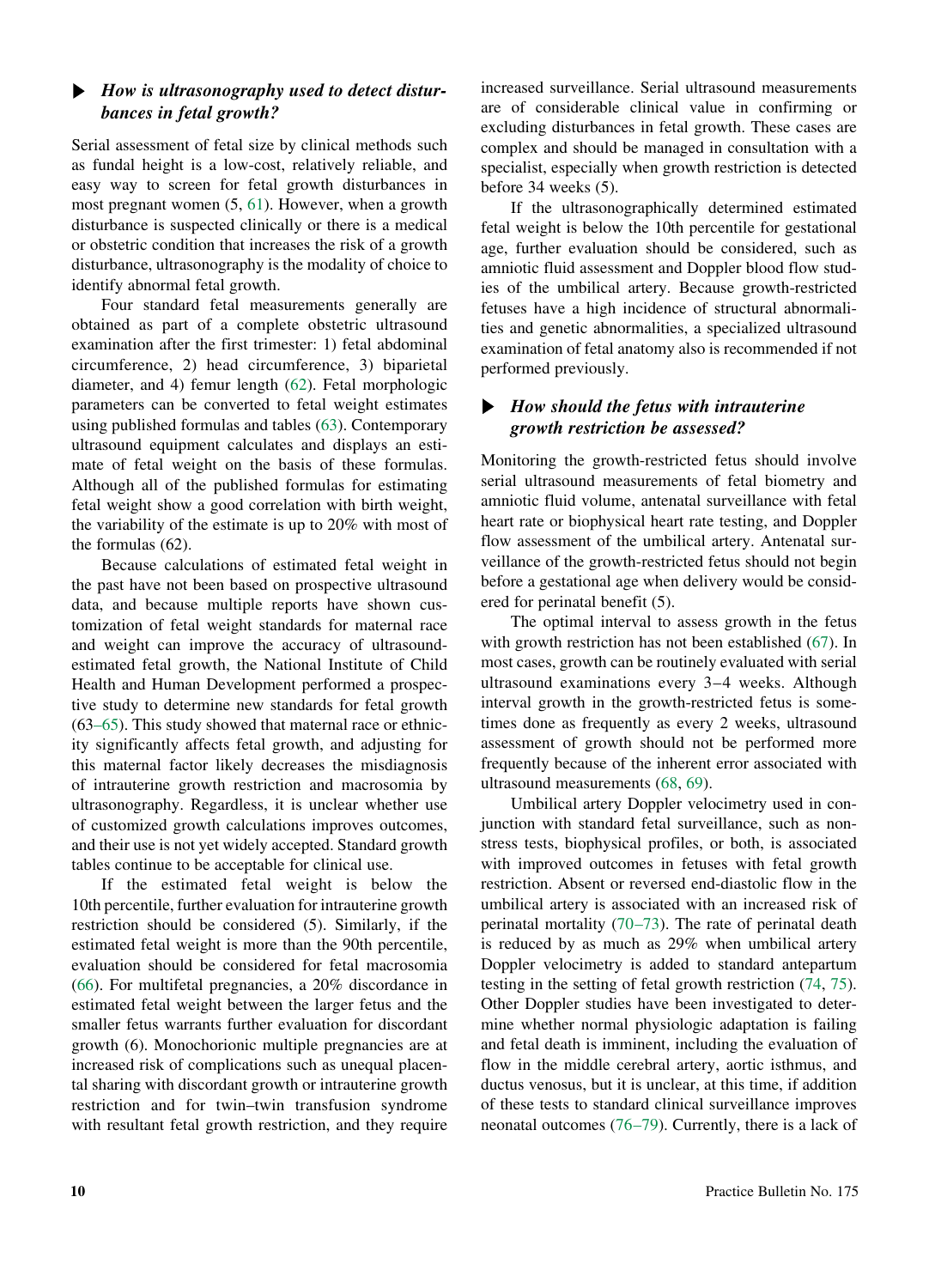data to support the use of Doppler studies of fetal vessels other than the umbilical artery in monitoring the growthrestricted fetus (5, [80\)](#page-14-12).

<span id="page-10-0"></span>There are no large clinical trials to guide the frequency of antepartum testing; thus, the optimal frequency remains unknown (44). Antepartum testing of the growth-restricted fetus should be repeated periodically to monitor for continued fetal well-being until delivery; tests of fetal well-being (eg, nonstress tests, biophysical profiles, umbilical artery Doppler velocimetry) are typically repeated once or twice weekly. An abnormal test result requires further evaluation, which may include more frequent testing or delivery (44).

#### *How should twin gestations be monitored with ultrasonography?*

Because clinical criteria alone are unreliable to diagnose and assess multifetal gestations, the use of ultrasound assessment is recommended (6). Ultrasonography can be used to determine fetal number, estimated gestational age, chorionicity, and amnionicity. Assessment of chorionicity is most accurate early in pregnancy and, because of the increased rate of complications associated with monochorionicity, determination of chorionicity by the late first trimester or early second trimester is important for counseling and caring for women with multifetal pregnancies. The determination of chorionicity guides pregnancy management, including decisions and technical considerations for multifetal reduction or selective fetal termination, the initiation and frequency of fetal surveillance, and the timing and route of delivery  $(6)$ .

<span id="page-10-2"></span><span id="page-10-1"></span>Because of the increased rate of complications associated with monochorionicity, a specialized examination, if available, is recommended ([81\)](#page-14-13). Importantly, monochorionic twins have a higher frequency of fetal and neonatal death compared with dichorionic twins, as well as morbidities such as fetal anomalies and congenital anomalies, twin–twin transfusion syndrome, prematurity, and fetal growth restriction ([82,](#page-14-14) [83](#page-14-15)). This trend also is seen in higher-order multifetal pregnancies with monochorionic placentation; for example, a triplet gestation that is fully monochorionic or has a monochorionic pair is at higher risk of complications than a triplet gestation that is trichorionic ([84,](#page-14-16) [85](#page-15-0)). Recent reports suggest an increased risk of congenital heart defects in fetuses of monochorionic pregnancies, and a fetal echocardiogram should be considered, especially if cardiac anatomy is not clearly seen and normal on a specialized ultrasound examination.

<span id="page-10-4"></span>Because of the increased incidence of growth disturbance and the difficulty in assessing fetal growth with clinical criteria, serial ultrasound examinations usually are employed to assess fetal growth. For dichorionic twin gestations, there are no evidence-based recommendations on the frequency of fetal growth scans after 20 weeks of gestation; however, it seems reasonable to perform serial ultrasound surveillance every 4–6 weeks in the absence of evidence of fetal growth restriction or other pregnancy complications (6). For monochorionic twins, who carry a risk of twin–twin transfusion beginning in the second trimester, serial ultrasound evaluation approximately every 2 weeks beginning at around 16 weeks of gestation should be considered (6).

## **Summary of Conclusions and Recommendations**

#### *The following conclusions are based on good and consistent evidence (Level A):*

- At various gestational ages, ultrasound examination is an accurate method of determining gestational age, fetal number, viability, and placental location, and it is recommended for all pregnant patients.
- Gestational age is most accurately determined in the first half of pregnancy.
- Measurement of nuchal translucency alone is less effective for first-trimester screening of the singleton pregnancy than is combined testing (nuchal translucency measurement and biochemical markers).
- In a center with trained personnel, Doppler measurement of peak systolic velocity in the fetal middle cerebral artery is an appropriate noninvasive means to monitor pregnancies at risk of fetal anemia.
- Umbilical artery Doppler velocimetry used in conjunction with standard fetal surveillance, such as nonstress tests, biophysical profiles, or both, is associated with improved outcomes in fetuses with fetal growth restriction.

<span id="page-10-3"></span>The following conclusions are based on limited or inconsistent evidence (Level B):

- <span id="page-10-5"></span>▶ Nuchal translucency screening during the first trimester for trisomy 21 is feasible in twin or triplet gestation but has lower sensitivity than first-trimester integrated screening in singleton pregnancies.
- Assessment of chorionicity is most accurate early in pregnancy and, because of the increased rate of complications associated with monochorionicity, determination of chorionicity by the late first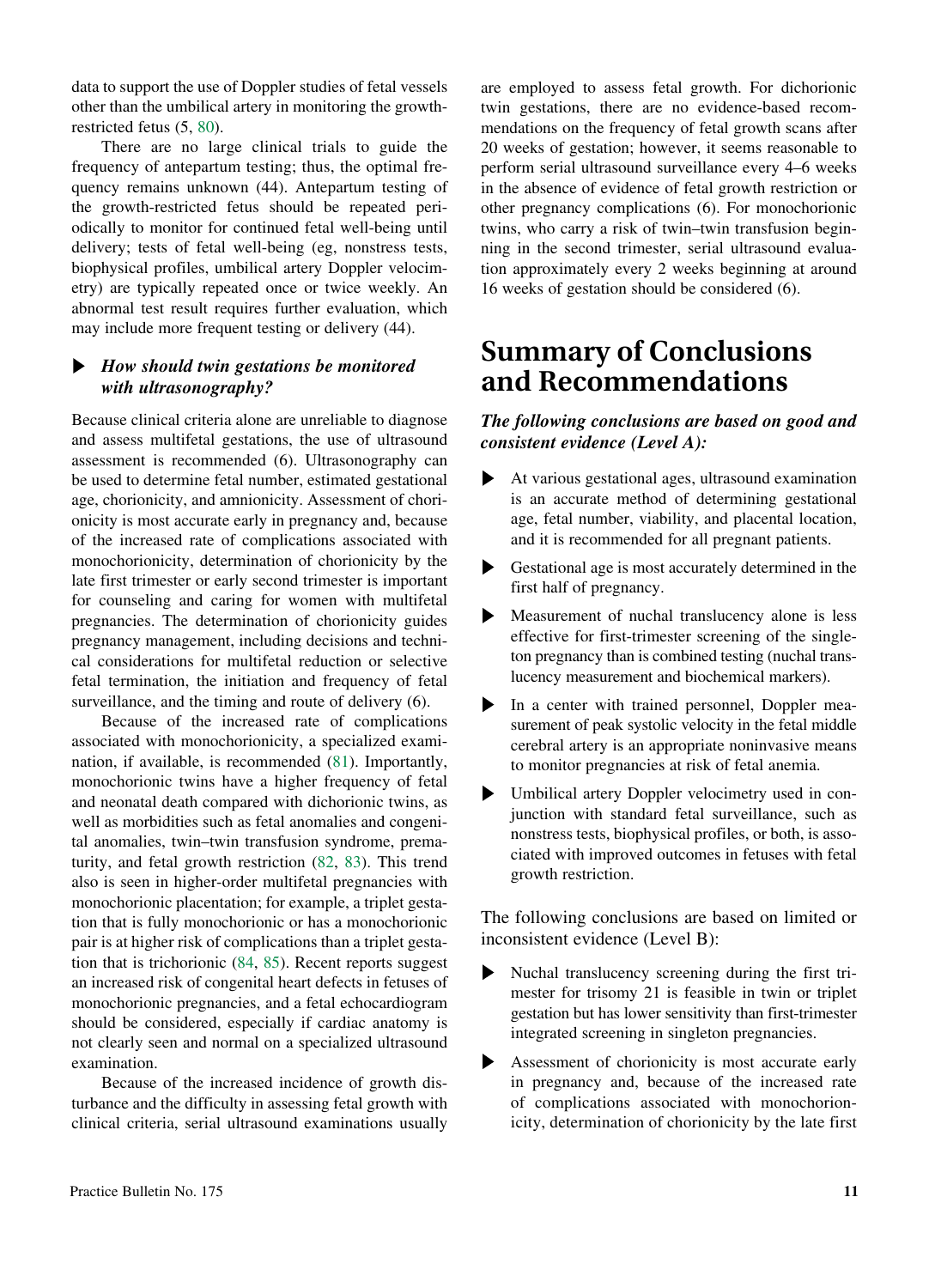trimester or early second trimester is important for counseling and caring for women with multifetal pregnancies.

- An abnormal finding on second-trimester ultrasonography that identifies a major congenital anomaly significantly increases the risk of genetic abnormality and warrants further counseling, including the discussion of various prenatal testing strategies.
- When a growth disturbance is suspected clinically or there is a medical or obstetric condition that increases the risk of a growth disturbance, ultrasonography is the modality of choice to identify abnormal fetal growth.
- Objective measurement to detect amniotic fluid abnormalities has many advantages over subjective assessment, including reproducibility, easily communicated levels of fluid volume, and the ability to follow trends in amniotic fluid measurement. It is recommended that objective, rather than subjective, measurements of amniotic fluid volume be used, especially in the third trimester.

The following conclusions and recommendations are based primarily on consensus and expert opinion (Level C):

- In the absence of other specific indications, the optimal time for a single ultrasound examination is at 18–22 weeks of gestation.
- In the obese patient, expectations regarding visualization of fetal anatomy should be tempered.
- Subtle second-trimester ultrasound markers should be interpreted in the context of a background risk based on the patient's age, history, genetic screening, and serum screening results.
- The benefits and limitations of ultrasonography should be discussed with all patients.

# **For More Information**

The American College of Obstetricians and Gynecologists has identified additional resources on topics related to this document that may be helpful for obgyns, other health care providers, and patients. You may view these resources at www.acog.org/More-Info/ UltrasoundinPregnancy.

These resources are for information only and are not meant to be comprehensive. Referral to these resources does not imply the American College of Obstetricians and Gynecologists' endorsement of the organization, the

organization's website, or the content of the resource. These resources may change without notice.

# **References**

- <span id="page-11-1"></span>1. American College of Radiology. ACR–ACOG–AIUM– SRU practice parameter for the performance of obstetrical ultrasound. Reston (VA): ACR; 2013. Available at: [http://www.acr.org/~/media/ACR/Documents/PGTS/](http://www.acr.org/~/media/ACR/Documents/PGTS/guidelines/US_Obstetrical.pdf) [guidelines/US\\_Obstetrical.pdf](http://www.acr.org/~/media/ACR/Documents/PGTS/guidelines/US_Obstetrical.pdf). Retrieved July 25, 2016. (Level III)  $\Leftrightarrow$
- <span id="page-11-2"></span>2. American Institute of Ultrasound in Medicine. AIUM practice guideline for the performance of obstetric ultrasound examinations. J Ultrasound Med 2013;32:1083–101. (Level III) [\[PubMed\]](https://www.ncbi.nlm.nih.gov/pubmed/23716532) [\[Full Text\]](http://www.jultrasoundmed.org/content/32/6/1083.long)  $\Leftrightarrow$
- <span id="page-11-0"></span>3. Reddy UM, Abuhamad AZ, Levine D, Saade GR. Fetal imaging: executive summary of a joint Eunice Kennedy Shriver National Institute of Child Health and Human Development, Society for Maternal–Fetal Medicine, American Institute of Ultrasound in Medicine, American College of Obstetricians and Gynecologists, American College of Radiology, Society for Pediatric Radiology, and Society of Radiologists in Ultrasound Fetal Imaging workshop. Fetal Imaging Workshop Invited Participants. Obstet Gynecol 2014;123:1070–82. (Level III) [[PubMed](https://www.ncbi.nlm.nih.gov/pubmed/24785860)] [*[Obstetrics & Gynecology](http://journals.lww.com/greenjournal/Fulltext/2014/05000/Fetal_Imaging__Executive_Summary_of_a_Joint_Eunice.23.aspx)*] [^](#page-0-2)
- <span id="page-11-3"></span>4. Wax JR, Benacerraf BR, Copel J, O'Keeffe D, Riley L, Minkoff H, et al. Consensus report on the 76811 scan: modification [letter]. J Ultrasound Med 2015;34:1915. (Level III) [\[PubMed\]](https://www.ncbi.nlm.nih.gov/pubmed/26384613) [\[Full Text\]](http://www.jultrasoundmed.org/content/34/10/1915.long)  $\Leftrightarrow$
- <span id="page-11-4"></span>5. Fetal growth restriction. Practice Bulletin No. 134. American College of Obstetricians and Gynecologists. Obstet Gynecol 2013;121:1122–33. (Level III) [[PubMed](https://www.ncbi.nlm.nih.gov/pubmed/23635765)] [*[Obstetrics & Gynecology](http://journals.lww.com/greenjournal/Fulltext/2013/05000/Practice_Bulletin_No__134___Fetal_Growth.45.aspx)*] [^](#page-1-4)
- <span id="page-11-5"></span>6. Multifetal gestations: twin, triplet, and higher-order multifetal pregnancies. Practice Bulletin No. 169. American College of Obstetricians and Gynecologists. Obstet Gynecol 2016;128:e131–46. (Level III) [[PubMed\]](https://www.ncbi.nlm.nih.gov/pubmed/27661652)  $[Obsterics & Gynecology] \Leftrightarrow$
- <span id="page-11-6"></span>7. Method for estimating due date. Committee Opinion No. 611. American College of Obstetricians and Gynecologists. Obstet Gynecol 2014;124:863–6. (Level III) [[PubMed\]](https://www.ncbi.nlm.nih.gov/pubmed/25244460) [*[Obstetrics & Gynecology](http://journals.lww.com/greenjournal/Fulltext/2014/10000/Committee_Opinion_No_611___Method_for_Estimating.43.aspx)*] [^](#page-1-6)
- <span id="page-11-7"></span>8. Doubilet PM, Benson CB, Bourne T, Blaivas M, Barnhart KT, Benacerraf BR, et al. Diagnostic criteria for nonviable pregnancy early in the first trimester. Society of Radiologists in Ultrasound Multispecialty Panel on Early First Trimester Diagnosis of Miscarriage and Exclusion of a Viable Intrauterine Pregnancy. N Engl J Med 2013;369:1443–51. (Level III) [\[PubMed\]](https://www.ncbi.nlm.nih.gov/pubmed/24106937) [\[Full Text\]](http://www.nejm.org/doi/full/10.1056/NEJMra1302417) [^](#page-2-2)
- <span id="page-11-8"></span>9. Goncalves LF, Lee W, Espinoza J, Romero R. Three- and 4-dimensional ultrasound in obstetric practice: does it help? J Ultrasound Med 2005;24:1599–624. (Level III) [[PubMed](https://www.ncbi.nlm.nih.gov/pubmed/16301717)] [[Full Text](http://www.jultrasoundmed.org/content/24/12/1599.long)]  $\Leftrightarrow$
- <span id="page-11-9"></span>10. Abuhamad AZ, Benacerraf BR, Woletz P, Burke BL. The accreditation of ultrasound practices: impact on compliance with minimum performance guidelines. J Ultrasound Med 2004;23:1023–9. (Level II-3) [\[PubMed\]](https://www.ncbi.nlm.nih.gov/pubmed/15284459) [\[Full Text](http://www.jultrasoundmed.org/content/23/8/1023.long)]  $\Leftrightarrow$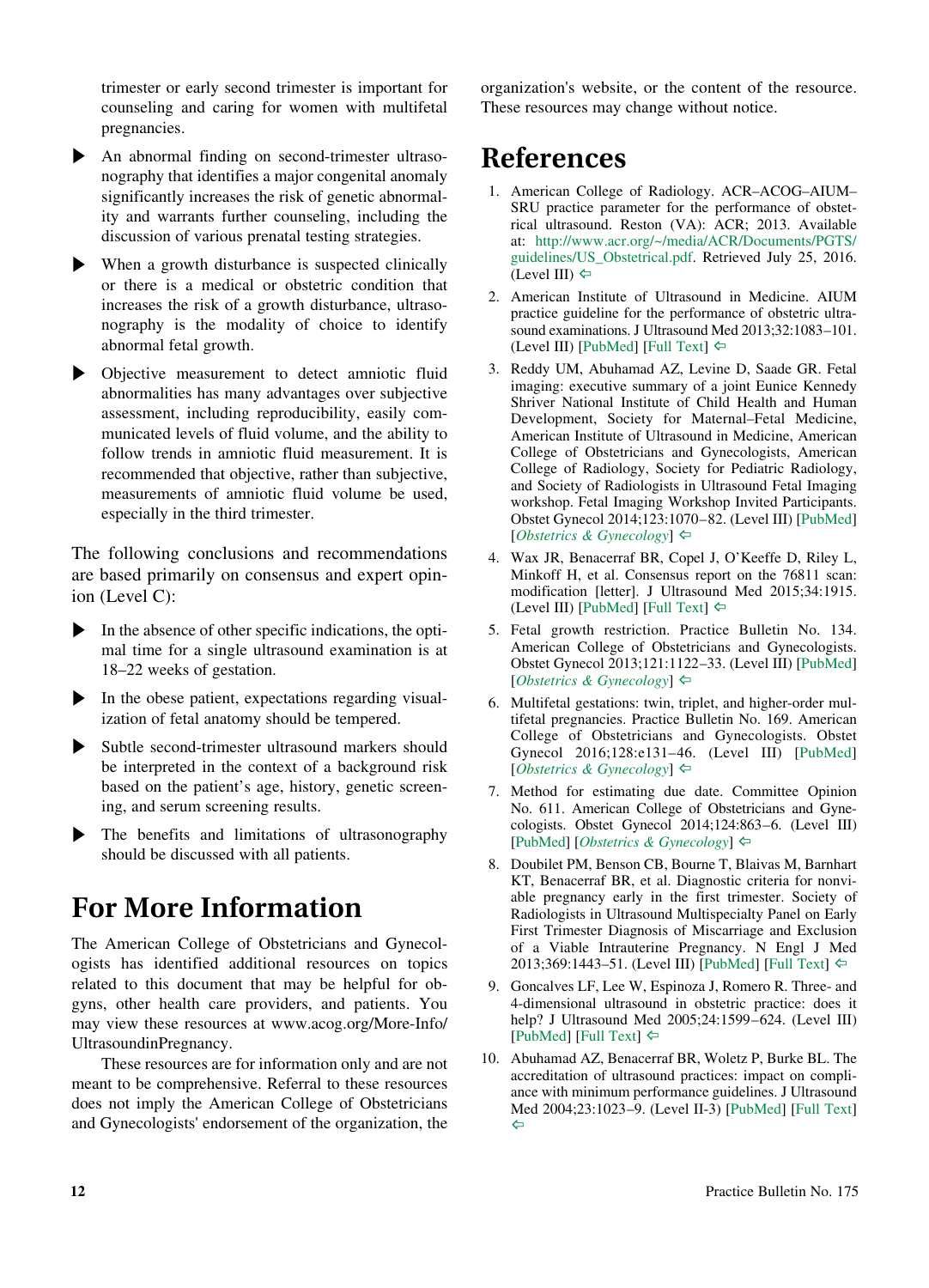- <span id="page-12-0"></span>11. Abramowicz JS, Fowlkes JB, Skelly AC, Stratmeyer ME, Ziskin MC. Conclusions regarding epidemiology for obstetric ultrasound. J Ultrasound Med 2008;27:637–44. (Level III) [\[PubMed\]](https://www.ncbi.nlm.nih.gov/pubmed/18359912) [\[Full Text\]](http://www.jultrasoundmed.org/content/27/4/637.long)  $\Leftrightarrow$
- <span id="page-12-1"></span>12. American Institute of Ultrasound in Medicine. Prudent use and clinical safety. Laurel (MD): AIUM; 2012. Available at: [http://www.aium.org/officialStatements/34.](http://www.aium.org/officialStatements/34) Retrieved July 25, 2016. (Level III)  $\Leftarrow$
- <span id="page-12-2"></span>13. American Institute of Ultrasound in Medicine. Guidelines for cleaning and preparing external- and internal-use ultrasound probes between patients. Laurel (MD): AIUM; 2014. Available at: [http://www.aium.org/officialStatements/57.](http://www.aium.org/officialStatements/57) Retrieved July 25, 2016. (Level III)  $\Leftarrow$
- <span id="page-12-3"></span>14. Centers for Disease Control and Prevention. Sterilization or disinfection of medical devices. Atlanta (GA): CDC; 1998. Available at: [http://www.cdc.gov/HAI/prevent/sd\\_](http://www.cdc.gov/HAI/prevent/sd_medicalDevices.html) [medicalDevices.html.](http://www.cdc.gov/HAI/prevent/sd_medicalDevices.html) Retrieved July 25, 2016. (Level III)  $\Leftrightarrow$
- <span id="page-12-4"></span>15. U.S. Food and Drug Administration. FDA-cleared sterilants and high level disinfectants with general claims for processing reusable medical and dental devices—March 2015. Silver Spring (MD): FDA; 2015. Available at: [http://www.fda.gov/MedicalDevices/DeviceRegulation](http://www.fda.gov/MedicalDevices/DeviceRegulationandGuidance/ReprocessingofReusableMedicalDevices/ucm437347.htm) [andGuidance/ReprocessingofReusableMedicalDevices/](http://www.fda.gov/MedicalDevices/DeviceRegulationandGuidance/ReprocessingofReusableMedicalDevices/ucm437347.htm) [ucm437347.htm.](http://www.fda.gov/MedicalDevices/DeviceRegulationandGuidance/ReprocessingofReusableMedicalDevices/ucm437347.htm) Retrieved July 25, 2016. (Level III) ⇔
- <span id="page-12-5"></span>16. Salomon LJ, Alfirevic Z, Berghella V, Bilardo C, Hernandez-Andrade E, Johnsen SL, et al. Practice guidelines for performance of the routine mid-trimester fetal ultrasound scan. ISUOG Clinical Standards Committee. Ultrasound Obstet Gynecol 2011;37:116–26. (Level III) [[PubMed](https://www.ncbi.nlm.nih.gov/pubmed/20842655)] [[Full Text](http://onlinelibrary.wiley.com/doi/10.1002/uog.8831/full)]  $\Leftrightarrow$
- <span id="page-12-6"></span>17. Cargill Y, Morin L, Bly S, Butt K, Denis N, Gagnon R, et al. Content of a complete routine second trimester obstetrical ultrasound examination and report. J Obstet Gynaecol Can 2009;31:272–5, 276–80. (Level III) [[PubMed](https://www.ncbi.nlm.nih.gov/pubmed/19416575)] [^](#page-5-5)
- <span id="page-12-7"></span>18. Saari-Kemppainen A, Karjalainen O, Ylostalo P, Heinonen OP. Fetal anomalies in a controlled one-stage ultrasound screening trial. A report from the Helsinki Ultrasound Trial. J Perinat Med 1994;22:279–89. (Level I)  $[PubMed] \Leftrightarrow$  $[PubMed] \Leftrightarrow$  $[PubMed] \Leftrightarrow$
- 19. Grandjean H, Larroque D, Levi S. Sensitivity of routine ultrasound screening of pregnancies in the Eurofetus database. The Eurofetus Team. Ann N Y Acad Sci 1998; 847:118–24. (Level II-3) [\[PubMed\]](https://www.ncbi.nlm.nih.gov/pubmed/9668704) ⇔
- 20. Ewigman BG, Crane JP, Frigoletto FD, LeFevre ML, Bain RP, McNellis D. Effect of prenatal ultrasound screening on perinatal outcome. RADIUS Study Group. N Engl J Med 1993;329:821–7. (Level I) [[PubMed](https://www.ncbi.nlm.nih.gov/pubmed/8355740)] [\[Full](http://www.nejm.org/doi/full/10.1056/NEJM199309163291201#t=article) [Text](http://www.nejm.org/doi/full/10.1056/NEJM199309163291201#t=article)]  $\Leftrightarrow$
- <span id="page-12-8"></span>21. Levi S. Ultrasound in prenatal diagnosis: polemics around routine ultrasound screening for second trimester fetal malformations. Prenat Diagn 2002;22:285–95. (Level III) [[PubMed](https://www.ncbi.nlm.nih.gov/pubmed/11981909)] [^](#page-5-7)
- <span id="page-12-9"></span>22. Crane JP, LeFevre ML, Winborn RC, Evans JK, Ewigman BG, Bain RP, et al. A randomized trial of prenatal ultrasonographic screening: impact on the detection, management, and outcome of anomalous fetuses. The RADIUS

Study Group. Am J Obstet Gynecol 1994;171:392–9. (Level I) [[PubMed](https://www.ncbi.nlm.nih.gov/pubmed/8059817)]  $\Leftrightarrow$ 

- <span id="page-12-10"></span>23. Grandjean H, Larroque D, Levi S. The performance of routine ultrasonographic screening of pregnancies in the Eurofetus Study. Am J Obstet Gynecol 1999;181:446–54. (Level II-2) [\[PubMed\]](https://www.ncbi.nlm.nih.gov/pubmed/10454699) [\[Full Text\]](http://www.sciencedirect.com/science/article/pii/S0002937899705776)  $\Leftrightarrow$
- <span id="page-12-11"></span>24. Dashe JS, McIntire DD, Twickler DM. Effect of maternal obesity on the ultrasound detection of anomalous fetuses. Obstet Gynecol 2009;113:1001–7. (Level II-3) [\[PubMed\]](https://www.ncbi.nlm.nih.gov/pubmed/19384114)  $[Obsterics & Gynecology] \Leftrightarrow$
- <span id="page-12-12"></span>25. Obesity in pregnancy. Practice Bulletin No. 156. American College of Obstetricians and Gynecologists. Obstet Gynecol 2015;126:e112–26. (Level III) [\[PubMed\]](https://www.ncbi.nlm.nih.gov/pubmed/26595582) [*[Obstetrics & Gynecology](http://journals.lww.com/greenjournal/Fulltext/2015/12000/Practice_Bulletin_No_156___Obesity_in_Pregnancy.55.aspx)*] [^](#page-5-11)
- <span id="page-12-13"></span>26. Rossi AC, Prefumo F. Accuracy of ultrasonography at 11–14 weeks of gestation for detection of fetal structural anomalies: a systematic review. Obstet Gynecol 2013;122:1160–7. (Level I) [[PubMed\]](https://www.ncbi.nlm.nih.gov/pubmed/24201688) [*[Obstetrics &](http://journals.lww.com/greenjournal/Fulltext/2013/12000/Accuracy_of_Ultrasonography_at_11_14_Weeks_of.5.aspx)*   $Gynecology$   $\rightleftharpoons$
- <span id="page-12-14"></span>27. Stark CR, Orleans M, Haverkamp AD, Murphy J. Shortand long-term risks after exposure to diagnostic ultrasound in utero. Obstet Gynecol 1984;63:194–200. (Level II-2) [\[PubMed\]](https://www.ncbi.nlm.nih.gov/pubmed/6198611) [*[Obstetrics & Gynecology](http://journals.lww.com/greenjournal/Abstract/1984/02000/Short__and_Long_Term_Risks_After_Exposure_to.12.aspx)*] [^](#page-5-13)
- 28. Lyons EA, Dyke C, Toms M, Cheang M. In utero exposure to diagnostic ultrasound: a 6-year follow-up. Radiology 1988;166:687–90. (Level II-2) [[PubMed](https://www.ncbi.nlm.nih.gov/pubmed/3277240)] [^](#page-5-13)
- 29. American Institute of Ultrasound in Medicine. Prudent use in pregnancy. Laurel (MD): AIUM; 2012. Available at: [http://www.aium.org/officialStatements/33.](http://www.aium.org/officialStatements/33) Retrieved July 25, 2016. (Level III)  $\Leftrightarrow$
- <span id="page-12-15"></span>30. Rados C. FDA cautions against ultrasounds "keepsake" images. FDA Consum 2004;38:12–6. (Level III)  $[PubMed] [Full Text] \Leftrightarrow$  $[PubMed] [Full Text] \Leftrightarrow$  $[PubMed] [Full Text] \Leftrightarrow$  $[PubMed] [Full Text] \Leftrightarrow$
- <span id="page-12-16"></span>31. Salvesen K, Lees C, Abramowicz J, Brezinka C, Ter Haar G, Marsal K. ISUOG-WFUMB statement on the non-medical use of ultrasound, 2011. Board of the International Society of Ultrasound in Obstetrics and Gynecology (ISUOG), Bioeffects and Safety Committee. Ultrasound Obstet Gynecol 2011;38:608. (Level III)  $[PubMed] [Full Text] \Leftrightarrow$  $[PubMed] [Full Text] \Leftrightarrow$  $[PubMed] [Full Text] \Leftrightarrow$  $[PubMed] [Full Text] \Leftrightarrow$
- <span id="page-12-17"></span>32. Malone FD, Canick JA, Ball RH, Nyberg DA, Comstock CH, Bukowski R, et al. First-trimester or secondtrimester screening, or both, for Down's syndrome. Firstand Second-Trimester Evaluation of Risk (FASTER) Research Consortium. N Engl J Med 2005;353:2001–11. (Level II-1) [\[PubMed\]](https://www.ncbi.nlm.nih.gov/pubmed/16282175) [\[Full Text\]](http://www.nejm.org/doi/full/10.1056/NEJMoa043693#t=article)  $\Leftrightarrow$
- <span id="page-12-18"></span>33. Screening for fetal aneuploidy. Practice Bulletin No. 163. American College of Obstetricians and Gynecologists. Obstet Gynecol 2016;127:e123–37. (Level III) [\[PubMed\]](https://www.ncbi.nlm.nih.gov/pubmed/26938574)  $[Obsterics & Gynecology] \Leftrightarrow$
- <span id="page-12-19"></span>34. Tunon K, Eik-Nes SH, Grottum P, Von During V, Kahn JA. Gestational age in pregnancies conceived after in vitro fertilization: a comparison between age assessed from oocyte retrieval, crown–rump length and biparietal diameter. Ultrasound Obstet Gynecol 2000;15:41–6. (Level II-3) [\[PubMed\]](https://www.ncbi.nlm.nih.gov/pubmed/10776011) [\[Full Text\]](http://onlinelibrary.wiley.com/doi/10.1046/j.1469-0705.2000.00004.x/full)  $\Leftrightarrow$
- <span id="page-12-20"></span>35. Sladkevicius P, Saltvedt S, Almstrom H, Kublickas M, Grunewald C, Valentin L. Ultrasound dating at 12–14 weeks of gestation. A prospective cross-validation of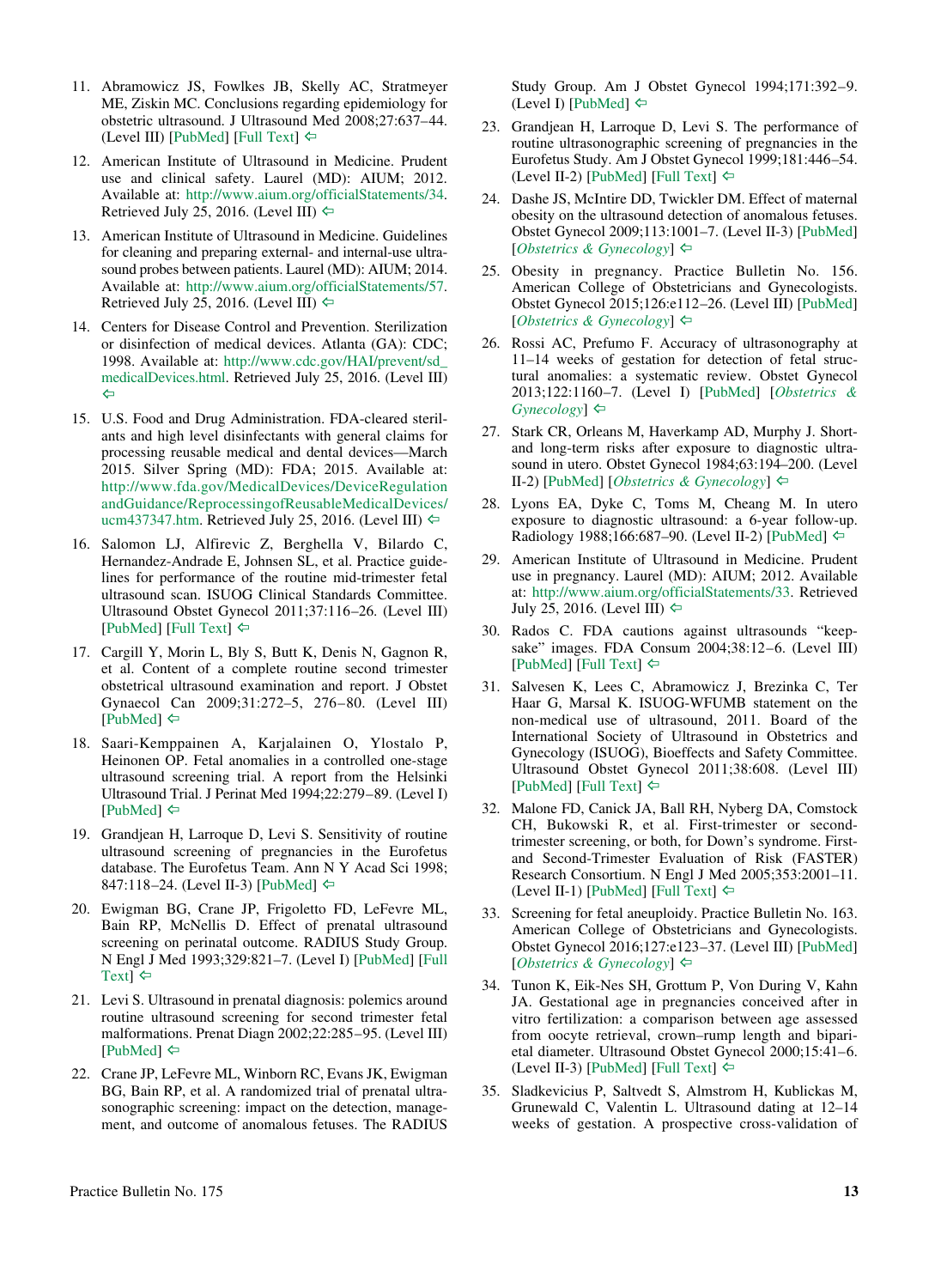established dating formulae in in-vitro fertilized pregnancies. Ultrasound Obstet Gynecol 2005;26:504–11. (Level II-3) [[PubMed](https://www.ncbi.nlm.nih.gov/pubmed/16149101)] [[Full Text](http://onlinelibrary.wiley.com/doi/10.1002/uog.1993/full)]  $\Leftrightarrow$ 

- <span id="page-13-0"></span>36. Hadlock FP, Harrist RB, Shah YP, King DE, Park SK, Sharman RS. Estimating fetal age using multiple parameters: a prospective evaluation in a racially mixed population. Am J Obstet Gynecol 1987;156:955–7. (Level II-2) [[PubMed](https://www.ncbi.nlm.nih.gov/pubmed/3578406)] [^](#page-6-7)
- <span id="page-13-1"></span>37. Chervenak FA, Skupski DW, Romero R, Myers MK, Smith-Levitin M, Rosenwaks Z, et al. How accurate is fetal biometry in the assessment of fetal age? Am J Obstet Gynecol 1998;178:678–87. (Level II-3) [\[PubMed\]](https://www.ncbi.nlm.nih.gov/pubmed/9579429) [^](#page-6-8)
- <span id="page-13-2"></span>38. Reece EA, Gabrielli S, Degennaro N, Hobbins JC. Dating through pregnancy: a measure of growing up. Obstet Gynecol Surv 1989;44:544–55. (Level III) [\[PubMed\]](https://www.ncbi.nlm.nih.gov/pubmed/2662082) [^](#page-6-9)
- <span id="page-13-3"></span>39. Pierce BT, Hancock EG, Kovac CM, Napolitano PG, Hume RF Jr, Calhoun BC. Influence of gestational age and maternal height on fetal femur length calculations. Obstet Gynecol 2001;97:742–6. (Level II-3) [[PubMed](https://www.ncbi.nlm.nih.gov/pubmed/11339927)]  $[Obsetetics & Gynecology] \Leftrightarrow$
- <span id="page-13-4"></span>40. Chamberlain PF, Manning FA, Morrison I, Harman CR, Lange IR. Ultrasound evaluation of amniotic fluid volume. I. The relationship of marginal and decreased amniotic fluid volumes to perinatal outcome. Am J Obstet Gynecol 1984;150:245–9. (Level II-3) [[PubMed](https://www.ncbi.nlm.nih.gov/pubmed/6385713)] ⇔
- <span id="page-13-5"></span>41. Rutherford SE, Phelan JP, Smith CV, Jacobs N. The fourquadrant assessment of amniotic fluid volume: an adjunct to antepartum fetal heart rate testing. Obstet Gynecol 1987;70:353–6. (Level II-3) [\[PubMed\]](https://www.ncbi.nlm.nih.gov/pubmed/3306497) ⇔
- <span id="page-13-6"></span>42. Baron C, Morgan MA, Garite TJ. The impact of amniotic fluid volume assessed intrapartum on perinatal outcome. Am J Obstet Gynecol 1995;173:167–74. (Level II-3)  $[PubMed] [Full Text] \Leftrightarrow$  $[PubMed] [Full Text] \Leftrightarrow$  $[PubMed] [Full Text] \Leftrightarrow$  $[PubMed] [Full Text] \Leftrightarrow$  $[PubMed] [Full Text] \Leftrightarrow$
- <span id="page-13-7"></span>43. Nabhan AF, Abdelmoula YA. Amniotic fluid index versus single deepest vertical pocket as a screening test for preventing adverse pregnancy outcome. Cochrane Database of Systematic Reviews. 2008, Issue 3. Art. No.: CD006593. DOI: 10.1002/14651858.CD006593.pub2. (Level I) [\[PubMed\]](https://www.ncbi.nlm.nih.gov/pubmed/18646160) [\[Full Text\]](http://onlinelibrary.wiley.com/doi/10.1002/14651858.CD006593.pub2/full)  $\Leftrightarrow$
- <span id="page-13-8"></span>44. Antepartum fetal surveillance. Practice Bulletin No. 145. American College of Obstetricians and Gynecologists. Obstet Gynecol 2014;124:182–92. (Level III) [[PubMed](https://www.ncbi.nlm.nih.gov/pubmed/24945455)]  $[Obsterics & Gynecology] \Leftrightarrow$
- <span id="page-13-9"></span>45. Magann EF, Chauhan SP, Doherty DA, Lutgendorf MA, Magann MI, Morrison JC. A review of idiopathic hydramnios and pregnancy outcomes. Obstet Gynecol Surv 2007;62:795–802. (Level III) [\[PubMed\]](https://www.ncbi.nlm.nih.gov/pubmed/18005456) [^](#page-7-6)
- <span id="page-13-10"></span>46. Pilliod RA, Page JM, Burwick RM, Kaimal AJ, Cheng YW, Caughey AB. The risk of fetal death in nonanomalous pregnancies affected by polyhydramnios. Am J Obstet Gynecol 2015;213:410.e1–6. (Level II-2)  $[PubMed] [Full Text] \Leftrightarrow$  $[PubMed] [Full Text] \Leftrightarrow$  $[PubMed] [Full Text] \Leftrightarrow$  $[PubMed] [Full Text] \Leftrightarrow$  $[PubMed] [Full Text] \Leftrightarrow$
- <span id="page-13-11"></span>47. Snijders RJ, Noble P, Sebire N, Souka A, Nicolaides KH. UK multicentre project on assessment of risk of trisomy 21 by maternal age and fetal nuchal-translucency thickness at 10–14 weeks of gestation. Fetal Medicine Foundation First Trimester Screening Group. Lancet 1998;352:343–6. (Level III) [\[PubMed\]](https://www.ncbi.nlm.nih.gov/pubmed/9717920) [\[Full Text\]](http://www.sciencedirect.com/science/article/pii/S0140673697112806) ⇔
- <span id="page-13-12"></span>48. Smith-Bindman R, Hosmer W, Feldstein VA, Deeks JJ, Goldberg JD. Second-trimester ultrasound to detect fetuses with Down syndrome: a meta-analysis. JAMA 2001;285:1044–55. (Level III) [\[PubMed\]](https://www.ncbi.nlm.nih.gov/pubmed/11209176) [\[Full Text\]](http://jamanetwork.com/journals/jama/fullarticle/193588) [^](#page-8-1)
- <span id="page-13-13"></span>49. Agathokleous M, Chaveeva P, Poon LC, Kosinski P, Nicolaides KH. Meta-analysis of second-trimester markers for trisomy 21. Ultrasound Obstet Gynecol 2013;41:247–61. (Level III) [\[PubMed\]](https://www.ncbi.nlm.nih.gov/pubmed/23208748) [\[Full Text\]](http://onlinelibrary.wiley.com/doi/10.1002/uog.12364/full) [^](#page-8-2)
- <span id="page-13-14"></span>50. Vintzileos AM, Campbell WA, Rodis JF, Guzman ER, Smulian JC, Knuppel RA. The use of secondtrimester genetic sonogram in guiding clinical management of patients at increased risk for fetal trisomy 21. Obstet Gynecol 1996;87:948–52. (Level III) [\[PubMed\]](https://www.ncbi.nlm.nih.gov/pubmed/8649704)  $[Obsterics & Gynecology] \Leftrightarrow$
- <span id="page-13-15"></span>51. Bromley B, Benacerraf BR. The genetic sonogram scoring index. Semin Perinatol 2003;27:124–9. (Level III)  $[PubMed] \Leftrightarrow$  $[PubMed] \Leftrightarrow$
- <span id="page-13-16"></span>52. Bahado-Singh RO, Oz UA, Mendilcioglu I, Mahoney MJ. The mid-trimester genetic sonogram. Semin Perinatol 2005;29:209–14. (Level III) [\[PubMed\]](https://www.ncbi.nlm.nih.gov/pubmed/16104670) [\[Full Text\]](http://www.sciencedirect.com/science/article/pii/S0146000505000716) ⇔
- <span id="page-13-17"></span>53. Yeo L, Vintzileos AM. The use of genetic sonography to reduce the need for amniocentesis in women at high-risk for Down syndrome. Semin Perinatol 2003;27:152–9. (Level III) [[PubMed](https://www.ncbi.nlm.nih.gov/pubmed/12769201)]  $\Leftrightarrow$
- <span id="page-13-18"></span>54. Mari G, Deter RL, Carpenter RL, Rahman F, Zimmerman R, Moise KJ Jr, et al. Noninvasive diagnosis by Doppler ultrasonography of fetal anemia due to maternal redcell alloimmunization. Collaborative Group for Doppler Assessment of the Blood Velocity in Anemic Fetuses. N Engl J Med 2000;342:9–14. (Level II-3) [\[PubMed\]](https://www.ncbi.nlm.nih.gov/pubmed/10620643)  $[Full Text] \Leftrightarrow$  $[Full Text] \Leftrightarrow$
- <span id="page-13-19"></span>55. Pretlove SJ, Fox CE, Khan KS, Kilby MD. Noninvasive methods of detecting fetal anaemia: a systematic review and meta-analysis. BJOG 2009;116:1558–67. (Level I) [\[PubMed\]](https://www.ncbi.nlm.nih.gov/pubmed/19681854) [\[Full Text\]](http://onlinelibrary.wiley.com/doi/10.1111/j.1471-0528.2009.02255.x/full) [^](#page-8-8)
- <span id="page-13-20"></span>56. Hermann M, Poissonnier MH, Grange G. Cerebral Doppler velocimetry to predict fetal anemia after more than three intravenous fetal exchange transfusions. Trans-fusion 2014;54:2968–73. (Level III) [[PubMed](https://www.ncbi.nlm.nih.gov/pubmed/24845829)] ⇔
- <span id="page-13-21"></span>57. Moise KJ Jr. Management of rhesus alloimmunization in pregnancy [published erratum appears in Obstet Gynecol 2002;100:833]. Obstet Gynecol 2002;100:600–11. (Level III) [[PubMed](https://www.ncbi.nlm.nih.gov/pubmed/12220785)] [*[Obstetrics & Gynecology](http://journals.lww.com/greenjournal/Fulltext/2002/09000/Management_of_Rhesus_Alloimmunization_in_Pregnancy.32.aspx)*] [^](#page-8-10)
- <span id="page-13-22"></span>58. Management of alloimmunization during pregnancy. ACOG Practice Bulletin No. 75. American College of Obstetricians and Gynecologists. Obstet Gynecol 2006; 108:457–64. (Level III) [\[PubMed\]](https://www.ncbi.nlm.nih.gov/pubmed/16880320) [*[Obstetrics &](http://journals.lww.com/greenjournal/Citation/2006/08000/ACOG_Practice_Bulletin_No__75__Management_of.44.aspx)  [Gynecology](http://journals.lww.com/greenjournal/Citation/2006/08000/ACOG_Practice_Bulletin_No__75__Management_of.44.aspx)*] ⇔
- 59. Mari G, Norton ME, Stone J, Berghella V, Sciscione AC, Tate D, et al. Society for Maternal–Fetal Medicine (SMFM) Clinical Guideline #8: the fetus at risk for anemia—diagnosis and management. Society for Maternal–Fetal Medicine (SMFM). Am J Obstet Gynecol 2015;212:697–710. (Level III) [[PubMed](https://www.ncbi.nlm.nih.gov/pubmed/25824811)] [[Full Text](http://www.sciencedirect.com/science/article/pii/S0002937815002033)] [^](#page-8-11)
- 60. Clark EA, Lacoursiere DY, Byrne JL, Ponder R, Silver RM, Esplin MS. Reliability of fetal middle cerebral artery velocity measurements: a randomized controlled trial of sonographer training [published erratum appears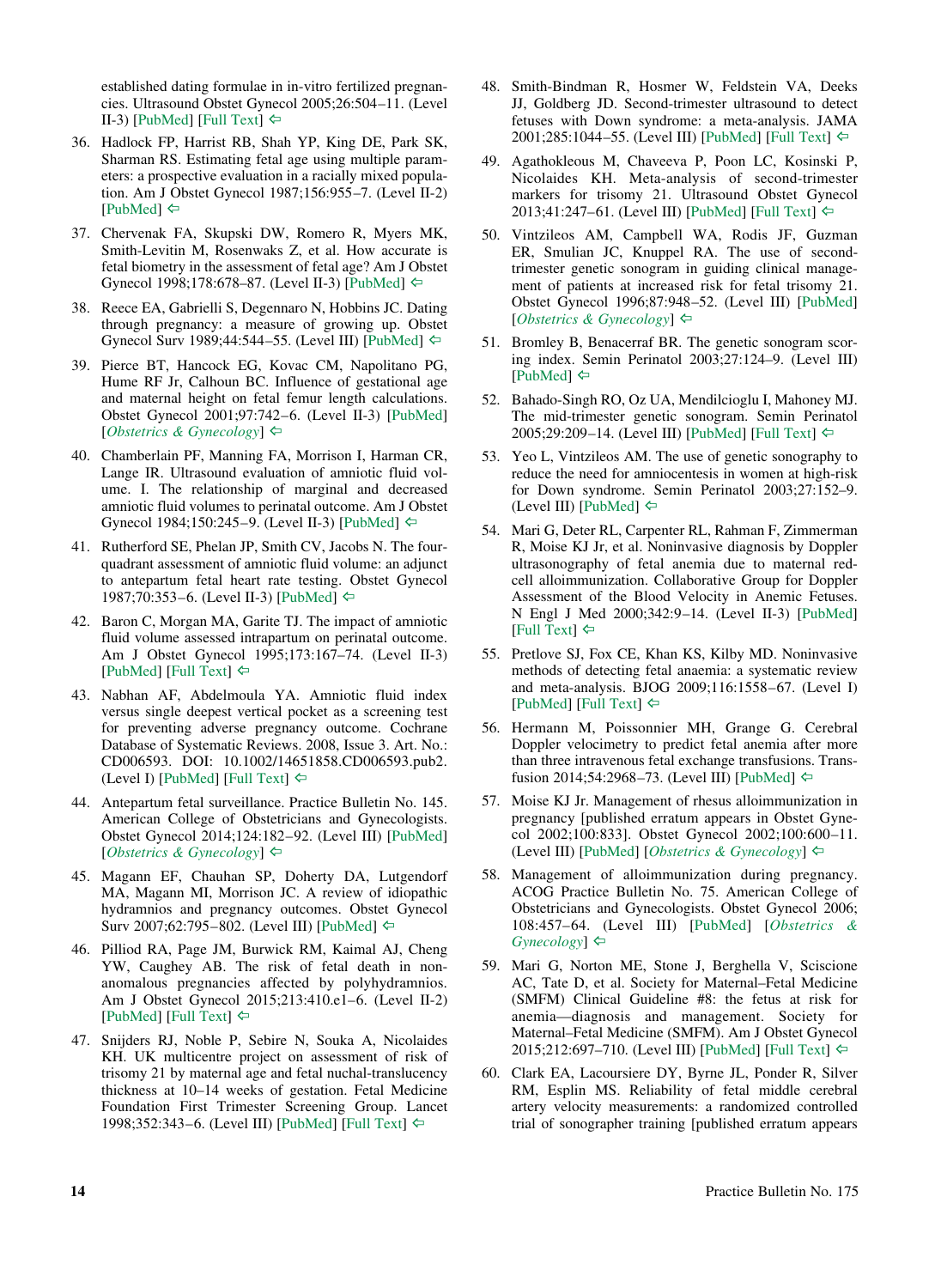in J Ultrasound Med 2009;28:706]. J Ultrasound Med 2009;28:19–25. (Level I) [\[PubMed\]](https://www.ncbi.nlm.nih.gov/pubmed/19106352) [\[Full Text\]](http://www.jultrasoundmed.org/content/28/1/19.long) ⇔

- <span id="page-14-0"></span>61. Lindhard A, Nielsen PV, Mouritsen LA, Zachariassen A, Sorensen HU, Roseno H. The implications of introducing the symphyseal-fundal height-measurement. A prospective randomized controlled trial. Br J Obstet Gynaecol 1990;97:675–80. (Level I) [\[PubMed\]](https://www.ncbi.nlm.nih.gov/pubmed/2205286) ⇔
- <span id="page-14-1"></span>62. Hadlock FP, Deter RL, Harrist RB, Park SK. Estimating fetal age: computer-assisted analysis of multiple fetal growth parameters. Radiology 1984;152:497–501. (Level II-3) [[PubMed](https://www.ncbi.nlm.nih.gov/pubmed/6739822)]  $\Leftrightarrow$
- <span id="page-14-2"></span>63. Anderson NG, Jolley IJ, Wells JE. Sonographic estimation of fetal weight: comparison of bias, precision and consistency using 12 different formulae. Ultrasound Obstet Gynecol 2007;30:173–9. (Level II-2) [[PubMed](https://www.ncbi.nlm.nih.gov/pubmed/17557378)]  $[Full Text] \Leftrightarrow$  $[Full Text] \Leftrightarrow$  $[Full Text] \Leftrightarrow$
- <span id="page-14-3"></span>64. Mongelli M, Gardosi J. Reduction of false-positive diagnosis of fetal growth restriction by application of customized fetal growth standards. Obstet Gynecol 1996;88:844–8. (Level II-2) [[PubMed](https://www.ncbi.nlm.nih.gov/pubmed/8885925)] [*[Obstetrics &](http://journals.lww.com/greenjournal/Abstract/1996/11000/Reduction_of_False_Positive_Diagnosis_of_Fetal.20.aspx)  [Gynecology](http://journals.lww.com/greenjournal/Abstract/1996/11000/Reduction_of_False_Positive_Diagnosis_of_Fetal.20.aspx)*] ⇔
- 65. Buck Louis GM, Grewal J, Albert PS, Sciscione A, Wing DA, Grobman WA, et al. Racial/ethnic standards for fetal growth: the NICHD Fetal Growth Studies. Am J Obstet Gynecol 2015;213:449.e1–41. (Level II-3) [\[PubMed](https://www.ncbi.nlm.nih.gov/pubmed/26410205)]  $[Full Text] \Leftrightarrow$  $[Full Text] \Leftrightarrow$  $[Full Text] \Leftrightarrow$
- <span id="page-14-4"></span>66. Fetal macrosomia. Practice Bulletin No. 173. American College of Obstetricians and Gynecologists. Obstet Gynecol 2016;128:e195–209. (Level III) [[PubMed\]](https://www.ncbi.nlm.nih.gov/pubmed/27776071) [*[Obstetrics & Gynecology](http://journals.lww.com/greenjournal/Fulltext/2016/11000/Practice_Bulletin_No__173___Fetal_Macrosomia.51.aspx)*] [^](#page-9-4)
- <span id="page-14-5"></span>67. Grivell RM, Wong L, Bhatia V. Regimens of fetal surveillance for impaired fetal growth. Cochrane Database of Systematic Reviews 2012, Issue 6. Art. No.: CD007113. DOI: 10.1002/14651858.CD007113.pub3. (Level I) [[PubMed](https://www.ncbi.nlm.nih.gov/pubmed/22696366)] [[Full Text](http://onlinelibrary.wiley.com/doi/10.1002/14651858.CD007113.pub3/full)] [^](#page-9-5)
- <span id="page-14-6"></span>68. Divon MY, Chamberlain PF, Sipos L, Manning FA, Platt LD. Identification of the small for gestational age fetus with the use of gestational age-independent indices of fetal growth. Am J Obstet Gynecol 1986;155:1197–201. (Level II-3) [[PubMed](https://www.ncbi.nlm.nih.gov/pubmed/3538875)]  $\Leftrightarrow$
- <span id="page-14-7"></span>69. Mongelli M, Ek S, Tambyrajia R. Screening for fetal growth restriction: a mathematical model of the effect of time interval and ultrasound error. Obstet Gynecol 1998;92:908–12. (Level II-3) [\[PubMed\]](https://www.ncbi.nlm.nih.gov/pubmed/9840547) [*[Obstetrics &](http://journals.lww.com/greenjournal/Abstract/1998/12000/Screening_for_Fetal_Growth_Restriction__A.3.aspx)*   $Gynecology$   $\Leftrightarrow$
- <span id="page-14-8"></span>70. Nicolaides KH, Bilardo CM, Soothill PW, Campbell S. Absence of end diastolic frequencies in umbilical artery: a sign of fetal hypoxia and acidosis. BMJ 1988;297: 1026–7. (Level III) [\[PubMed\]](https://www.ncbi.nlm.nih.gov/pubmed/3142596) [\[Full Text\]](https://www.ncbi.nlm.nih.gov/pmc/articles/PMC1834786/) ⇔
- 71. Bilardo CM, Nicolaides KH, Campbell S. Doppler measurements of fetal and uteroplacental circulations: relationship with umbilical venous blood gases measured at cordocentesis. Am J Obstet Gynecol 1990;162:115–20. (Level III) [\[PubMed\]](https://www.ncbi.nlm.nih.gov/pubmed/2405673)  $\Leftrightarrow$
- 72. Pardi G, Cetin I, Marconi AM, Lanfranchi A, Bozzetti P, Ferrazzi E, et al. Diagnostic value of blood sampling in fetuses with growth retardation. N Engl J Med 1993; 328:692–6. (Level III) [[PubMed](https://www.ncbi.nlm.nih.gov/pubmed/8433728)] [[Full Text](http://www.nejm.org/doi/full/10.1056/NEJM199303113281004#t=article)] ⇔
- 73. Kingdom JC, Burrell SJ, Kaufmann P. Pathology and clinical implications of abnormal umbilical artery Doppler waveforms. Ultrasound Obstet Gynecol 1997;9:271–86. (Level III) [\[PubMed\]](https://www.ncbi.nlm.nih.gov/pubmed/9168580) [\[Full Text\]](http://onlinelibrary.wiley.com/doi/10.1046/j.1469-0705.1997.09040271.x/epdf)  $\Leftrightarrow$
- <span id="page-14-9"></span>74. Giles W, Bisits A. Clinical use of Doppler ultrasound in pregnancy: information from six randomised trials. Fetal Diagn Ther 1993;8:247–55. (Level III) [[PubMed](https://www.ncbi.nlm.nih.gov/pubmed/8260078)]  $\Leftrightarrow$
- <span id="page-14-10"></span>75. Alfirevic Z, Stampalija T, Medley N. Fetal and umbilical Doppler ultrasound in normal pregnancy. Cochrane Database of Systematic Reviews 2015, Issue 4. Art. No.: CD001450. DOI: 10.1002/14651858.CD001450.pub4. (Level I) [\[PubMed\]](https://www.ncbi.nlm.nih.gov/pubmed/25874722) [\[Full Text\]](http://onlinelibrary.wiley.com/doi/10.1002/14651858.CD001450.pub4/full) [^](#page-9-10)
- <span id="page-14-11"></span>76. Hecher K, Snijders R, Campbell S, Nicolaides K. Fetal venous, intracardiac, and arterial blood flow measurements in intrauterine growth retardation: relationship with fetal blood gases. Am J Obstet Gynecol 1995;173:10–5. (Level III) [\[PubMed\]](https://www.ncbi.nlm.nih.gov/pubmed/7631665) [\[Full Text\]](http://www.sciencedirect.com/science/article/pii/0002937895901612) [^](#page-9-11)
- 77. Rizzo G, Capponi A, Arduini D, Romanini C. The value of fetal arterial, cardiac and venous flows in predicting pH and blood gases measured in umbilical blood at cordocentesis in growth retarded fetuses. Br J Obstet Gynaecol 1995;102:963–9. (Level III) [\[PubMed\]](https://www.ncbi.nlm.nih.gov/pubmed/8652487) ⇔
- 78. Baschat AA. Doppler application in the delivery timing of the preterm growth-restricted fetus: another step in the right direction. Ultrasound Obstet Gynecol 2004;23: 111–8. (Level III) [[PubMed](https://www.ncbi.nlm.nih.gov/pubmed/14770388)] [[Full Text](http://onlinelibrary.wiley.com/doi/10.1002/uog.989/full)] [^](#page-9-11)
- 79. Ghidini A. Doppler of the ductus venosus in severe preterm fetal growth restriction: a test in search of a purpose? Obstet Gynecol 2007;109:250–2. (Level III) [[PubMed](https://www.ncbi.nlm.nih.gov/pubmed/17267820)]  $[Obsetetics & Gynecology] \Leftrightarrow$
- <span id="page-14-12"></span>80. Doppler assessment of the fetus with intrauterine growth restriction. Society for Maternal–Fetal Medicine [published erratum appears in Am J Obstet Gynecol 2012;206:508]. Am J Obstet Gynecol 2012;206:300–8. (Level III) [\[PubMed\]](https://www.ncbi.nlm.nih.gov/pubmed/22464066) [\[Full Text\]](http://www.sciencedirect.com/science/article/pii/S0002937812000518)  $\Leftrightarrow$
- <span id="page-14-13"></span>81. Donofrio MT, Moon-Grady AJ, Hornberger LK, Copel JA, Sklansky MS, Abuhamad A, et al. Diagnosis and treatment of fetal cardiac disease: a scientific statement from the American Heart Association. American Heart Association Adults with Congenital Heart Disease Joint Committee of the Council on Cardiovascular Disease in the Young and Council on Clinical Cardiology, Council on Cardiovascular Surgery and Anesthesia, and Council on Cardiovascular and Stroke Nursing [published erratum appears in Circulation 2014;129:e512]. Circulation 2014;129:2183–242. (Level III) [\[PubMed\]](https://www.ncbi.nlm.nih.gov/pubmed/24763516) [\[Full Text\]](http://circ.ahajournals.org/content/129/21/2183.long) [^](#page-10-1)
- <span id="page-14-14"></span>82. Geipel A, Berg C, Katalinic A, Plath H, Hansmann M, Germer U, et al. Prenatal diagnosis and obstetric outcomes in triplet pregnancies in relation to chorionicity. BJOG 2005;112:554–8. (Level II-3) [\[PubMed\]](https://www.ncbi.nlm.nih.gov/pubmed/15842276) [\[Full](http://onlinelibrary.wiley.com/doi/10.1111/j.1471-0528.2005.00627.x/full)  $Text$ ]  $\Leftrightarrow$
- <span id="page-14-15"></span>83. Glinianaia SV, Obeysekera MA, Sturgiss S, Bell R. Stillbirth and neonatal mortality in monochorionic and dichorionic twins: a population-based study. Hum Reprod 2011;26:2549–57. (Level II-3) [[PubMed](https://www.ncbi.nlm.nih.gov/pubmed/21727159)] [[Full Text](http://humrep.oxfordjournals.org/content/26/9/2549.long)] ⇔
- <span id="page-14-16"></span>84. Bajoria R, Ward SB, Adegbite AL. Comparative study of perinatal outcome of dichorionic and trichorionic iatrogenic triplets. Am J Obstet Gynecol 2006;194:415–24. (Level II-3) [[PubMed](https://www.ncbi.nlm.nih.gov/pubmed/16458639)] [[Full Text](http://www.sciencedirect.com/science/article/pii/S0002937805012494)]  $\Leftrightarrow$